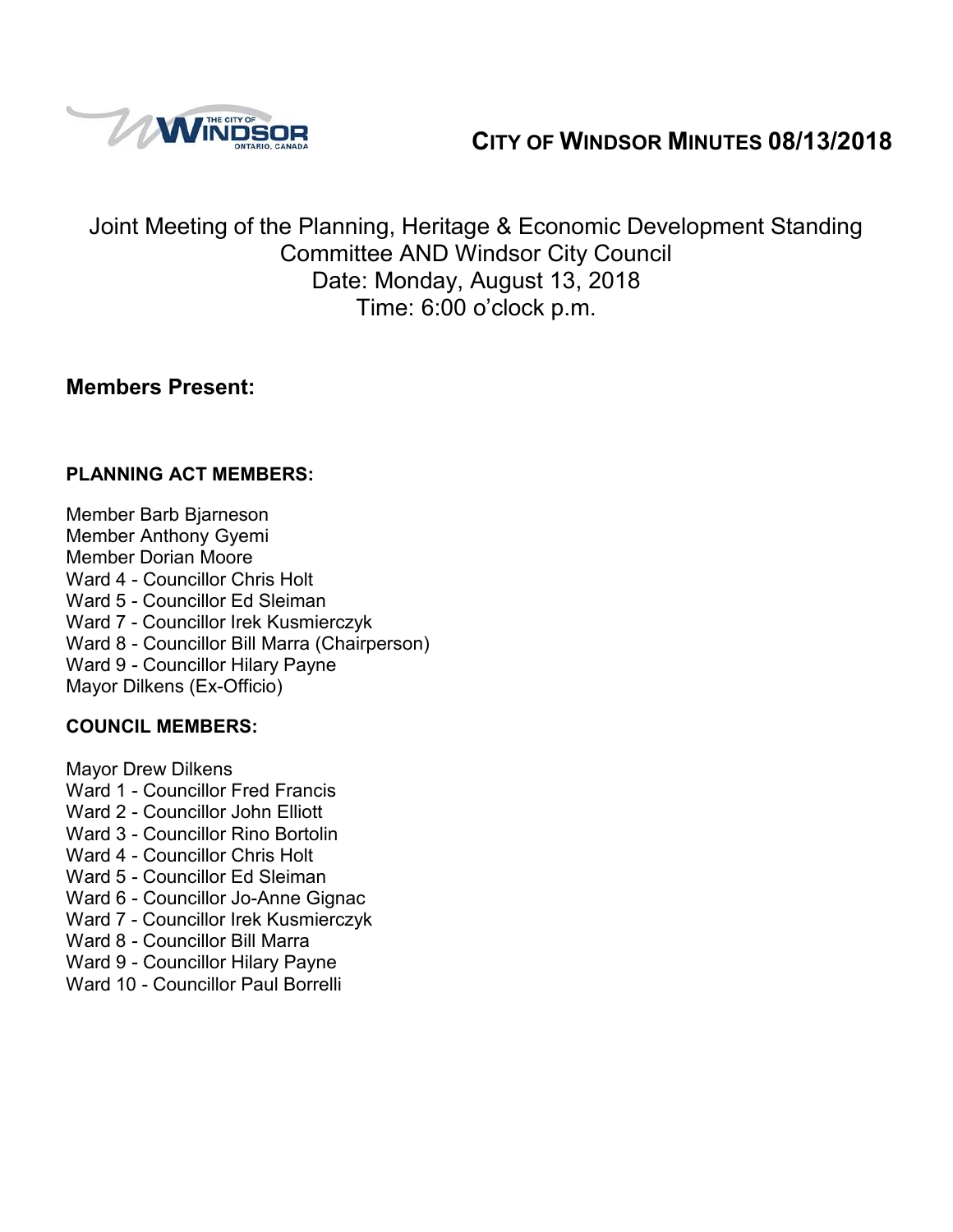### **1. ORDER OF BUSINESS**

## **2. CALL TO ORDER**

The Mayor calls the meeting to order at 6:03 o'clock p.m.

### **3. DISCLOSURE OF PECUNIARY INTEREST AND THE GENERAL NATURE THEREOF FOR THE PLANNING, HERITAGE & ECONOMIC DEVELOPMENT STANDING COMMITTEE**

Councillor Marra discloses an interest and abstains from voting on Item 9.1 being the report of the Planner II – Development Review dated June 13, 2018 entitled "Official Plan Amendment submitted by Windsor Regional Hospital for the entire lands described as the "County Road 42 Secondary Plan Area", located on the south side of County Rd 42, between 8th Concession Road and County Road 17, extending approximately 600m south of Baseline Road", as he is employed by Hotel-Dieu Grace Healthcare.

Councillor Marra discloses an interest and abstains from voting on Item 9.2 being the report of the Planner II – Development Review dated June 15, 2018 "Zoning By-Law Amendment submitted by Windsor Regional Hospital for the land located at the southeast corner of the intersection of County Road 42 and the 9th Concession Road, municipally known as 0 9th Concession Road", as he is employed by Hotel-Dieu Grace Healthcare.

### **DISCLOSURE OF PECUNIARY INTEREST AND THE GENERAL NATURE THEREOF FOR COUNCIL**

Councillor Marra discloses an interest and abstains from voting on Item 9.1 being the report of the Planner II – Development Review dated June 13, 2018 entitled "Official Plan Amendment submitted by Windsor Regional Hospital for the entire lands described as the "County Road 42 Secondary Plan Area", located on the south side of County Rd 42, between 8th Concession Road and County Road 17, extending approximately 600m south of Baseline Road", as he is employed by Hotel-Dieu Grace Healthcare.

Councillor Marra discloses an interest and abstains from voting on Item 9.2 being the report of the Planner II – Development Review dated June 15, 2018 "Zoning By-Law Amendment submitted by Windsor Regional Hospital for the land located at the southeast corner of the intersection of County Road 42 and the 9th Concession Road, municipally known as 0 9th Concession Road", as he is employed by Hotel-Dieu Grace Healthcare.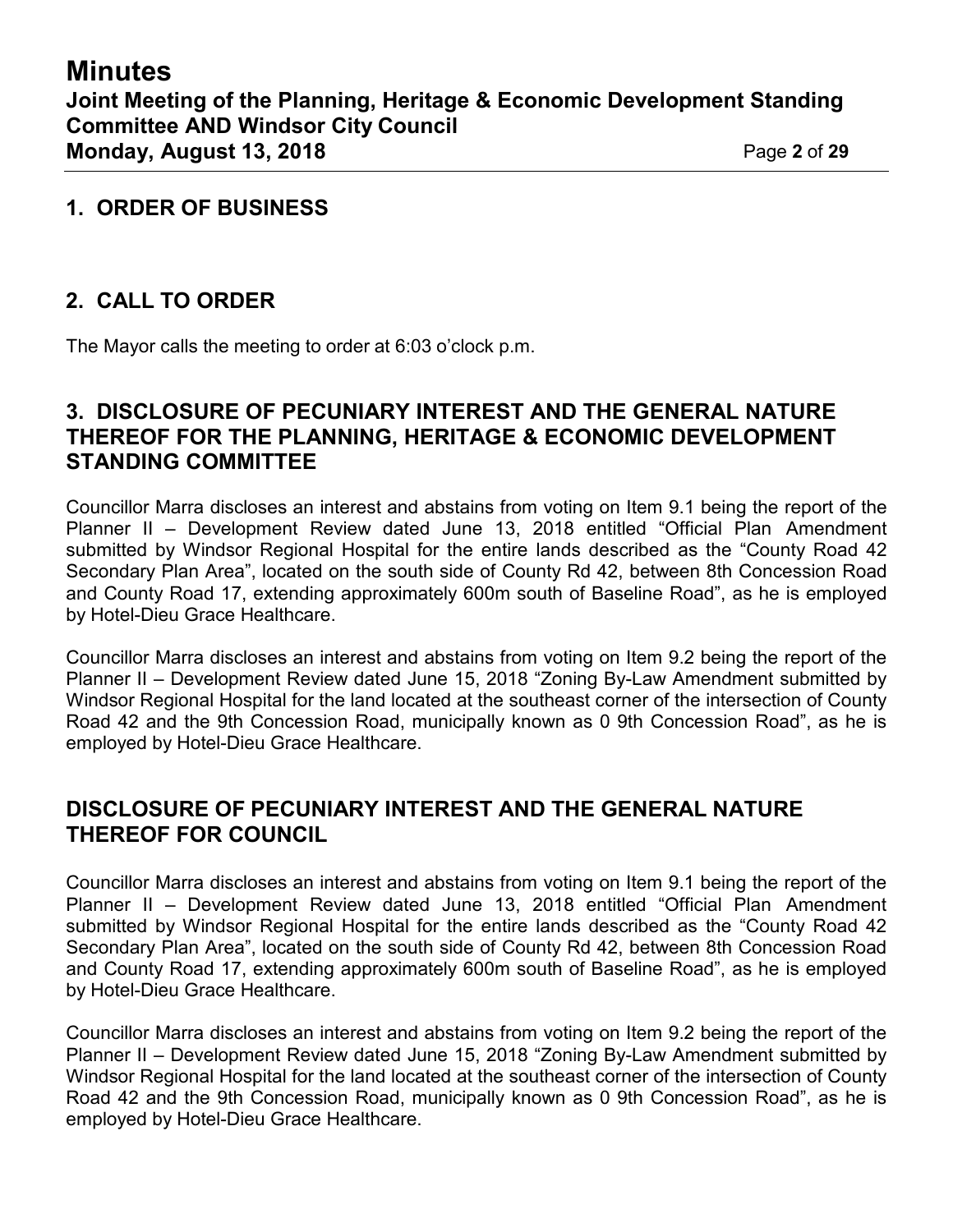### **4. COMMITTEE OF THE WHOLE FOR COUNCIL**

Moved by: Councillor Elliott Seconded by: Councillor Gignac

That Council do now rise and move into Committee of the Whole with the Mayor presiding for the purpose of dealing with:

- (a) consent agenda;
- (b) hearing requests for deferrals, referrals and/or withdrawals of any items of business;
- (c) hearing presentations and delegations;
- (d) consideration of business items;

(e) consideration of by-law 113-2018 Carried.

### **6. CONSENT AGENDA**

### **6.1. Refurbishment of Primary Effluent Pumps 1 and 4**

Moved by: Councillor Marra Seconded by: Councillor Borrelli

Decision Number: CR438/2018

I. That required funds totalling \$433,000 to refurbish the Primary Effluent Pumps #1 and #4 at the Lou Romano Water Reclamation Plant (LRWRP) **BE TRANSFERRED** from the Pollution Control Reserve (Fund 208) to a new project ID.

II. That subject to the tender for the Refurbishment of Primary Effluent Pumps #1 and #4 being within budget, the Chief Administrative Officer and City Clerk **BE AUTHORIZED** to sign a contract with the successful bidder, satisfactory in form to the City Solicitor, in technical content to the City Engineer, and financial content to the City Treasurer.

Carried.

Report Number: C 133/2018 Clerk's File: SWT/6598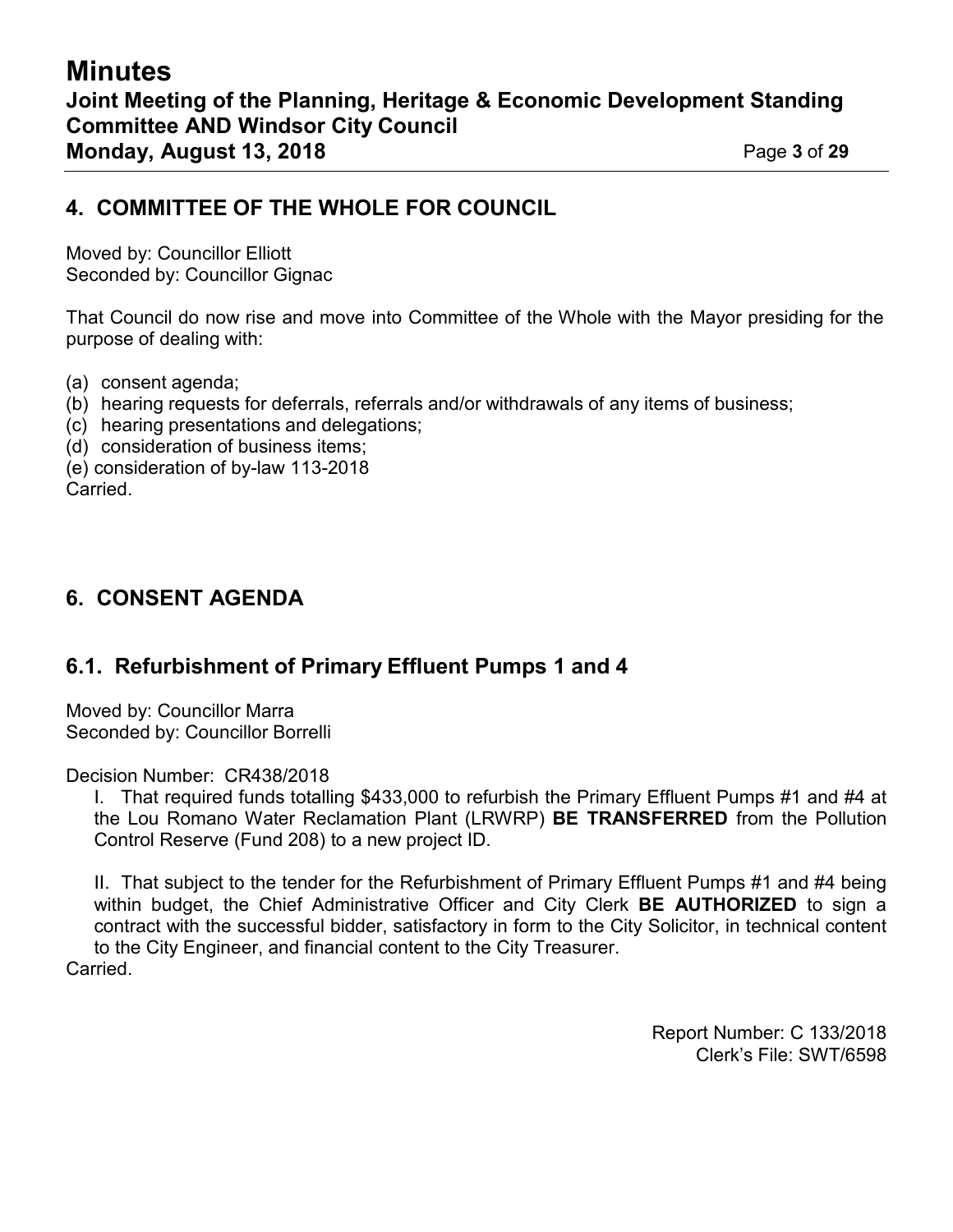### **7. REQUESTS FOR DEFERRALS, REFERRALS OR WITHDRAWALS FOR THE PLANNING, HERITAGE & ECONOMIC DEVELOPMENT STANDING COMMITTEE**

**Philippa von Ziegenweidt, spokesperson for CAMPP Windsor Essex Residents Association**

Philippa von Ziegenweidt, spokesperson for CAMPP Windsor Essex Residents Association appears before Council requesting that administrative reports Official Plan Amendment submitted by Windsor Regional Hospital for the entire lands described as the "County Road 42 Secondary Plan Area", located on the south side of County Rd 42, between 8th Concession Road and County Road 17, extending approximately 600m south of Baseline Road; and the Zoning By-Law Amendment submitted by Windsor Regional Hospital for the land located at the southeast corner of the intersection of County Road 42 and the 9th Concession Road, municipally known as 0 9th Concession Road be deferred to allow for additional information related to demographic data and employment land needs to be received.

### **REQUESTS FOR DEFERRALS, REFERRALS OR WITHDRAWALS FOR CITY COUNCIL**

Moved by: Councillor Holt Seconded by: Councillor Bortolin

That items 9.1 and 9.2 being Official Plan Amendment submitted by Windsor Regional Hospital for the entire lands described as the "County Road 42 Secondary Plan Area", located on the south side of County Rd 42, between 8th Concession Road and County Road 17, extending approximately 600m south of Baseline Road; and the Zoning By-Law Amendment submitted by Windsor Regional Hospital for the land located at the southeast corner of the intersection of County Road 42 and the 9th Concession Road, municipally known as 0 9th Concession Road BE DEFERRED to a future meeting of Council to allow Council time to familiarize themselves with the issues surrounding location of the proposed new hospital.

The motion is **put** and is **lost**.

At the request of Councillor Gignac, a recorded vote is taken.

Aye votes: Councillors Holt, and Bortolin. Nay votes: Councillors Elliott, Francis, Payne, Kusmierczyk, Borrelli, Sleiman, Gignac and Mayor Dilkens. Absent: None. Abstain: Councillor Marra.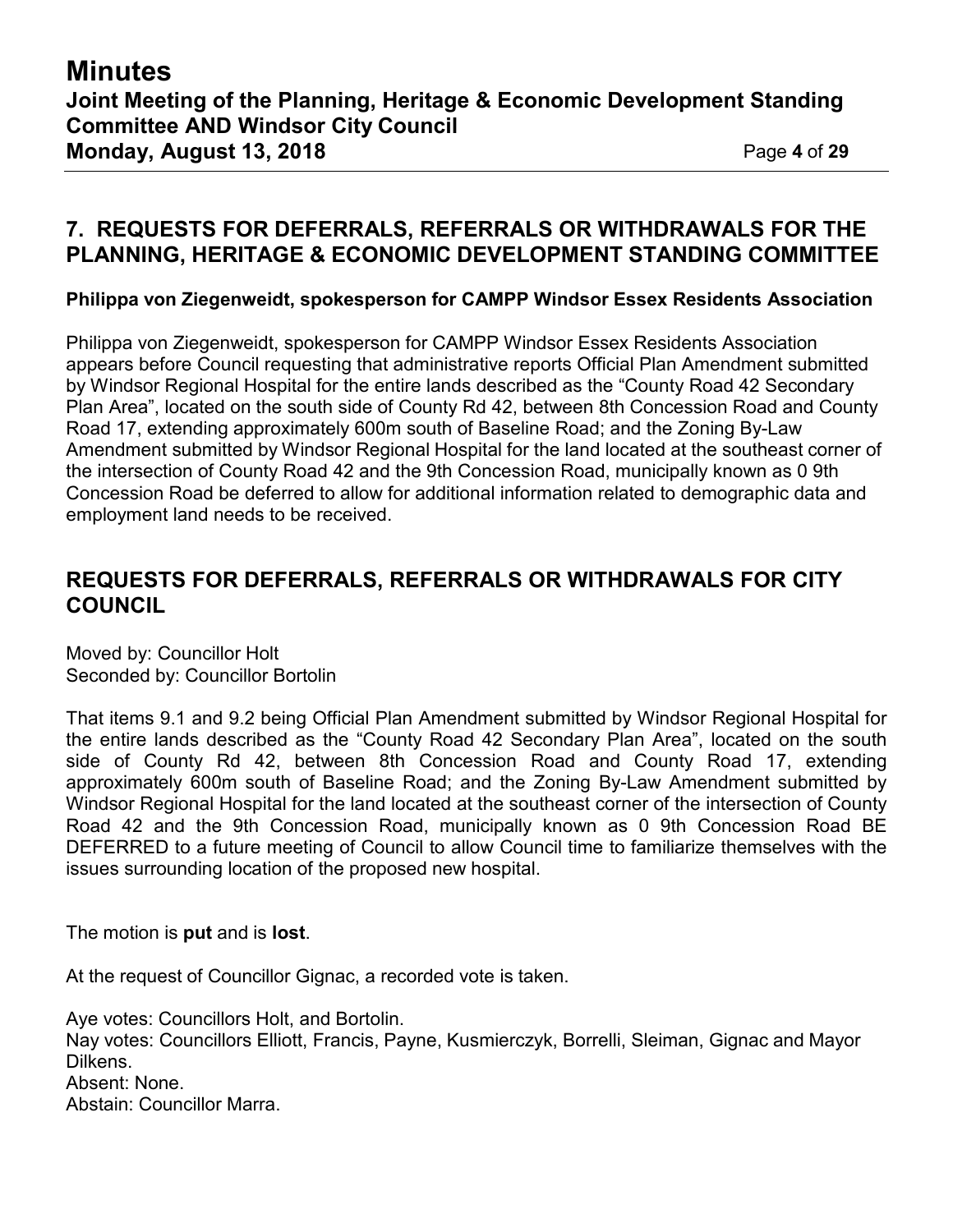### **8. PRESENTATIONS AND DELEGATIONS**

**9.1. OFFICIAL PLAN AMENDMENT submitted by Windsor Regional Hospital for the entire lands described as the "County Road 42 Secondary Plan Area", located on the south side of County Rd 42, between 8th Concession Road and County Road 17, extending approximately 600m south of Baseline Road: File No. OPA #120 (OPA/5417); Ward 9**

### **AND**

### **9.2. ZONING BY-LAW AMENDMENT submitted by Windsor Regional Hospital for the land located at the southeast corner of the intersection of County Road 42 and the 9th Concession Road, municipally known as 0 9th Concession Road; File No. Z-007/18 (ZNG/5416); Ward 9**

Thom Hunt, City Planner and Michael Cooke, Manager of Planning Policy, appear before Council to provide a brief historical timeline of the two applications that are being considered including details of the Official Plan Amendment #60—Sandwich South Planning District, and East Pelton Secondary Plan; and conclude by indicating that a combination of reports, required studies, population projections, open houses and consultations with external agencies have resulted in two comprehensive reports that are being recommended for approval by City Council.

#### **Caroline Taylor, resident of Ward 2**

Caroline Taylor, resident of Ward 2, appears before Council expressing concern regarding the administrative recommendations in the reports Official Plan Amendment submitted by Windsor Regional Hospital for the entire lands described as the "County Road 42 Secondary Plan Area", located on the south side of County Rd 42, between 8th Concession Road and County Road 17, extending approximately 600m south of Baseline Road; and the Zoning By-Law Amendment submitted by Windsor Regional Hospital for the land located at the southeast corner of the intersection of County Road 42 and the 9th Concession Road, municipally known as 0 9th Concession Road; and concludes by suggesting that Council invest in development in the core.

#### **Ernie Lamont, resident of Ward 8**

Ernie Lamont, resident of Ward 8 appears before Council in support of the administrative recommendations in the reports Official Plan Amendment submitted by Windsor Regional Hospital for the entire lands described as the "County Road 42 Secondary Plan Area", located on the south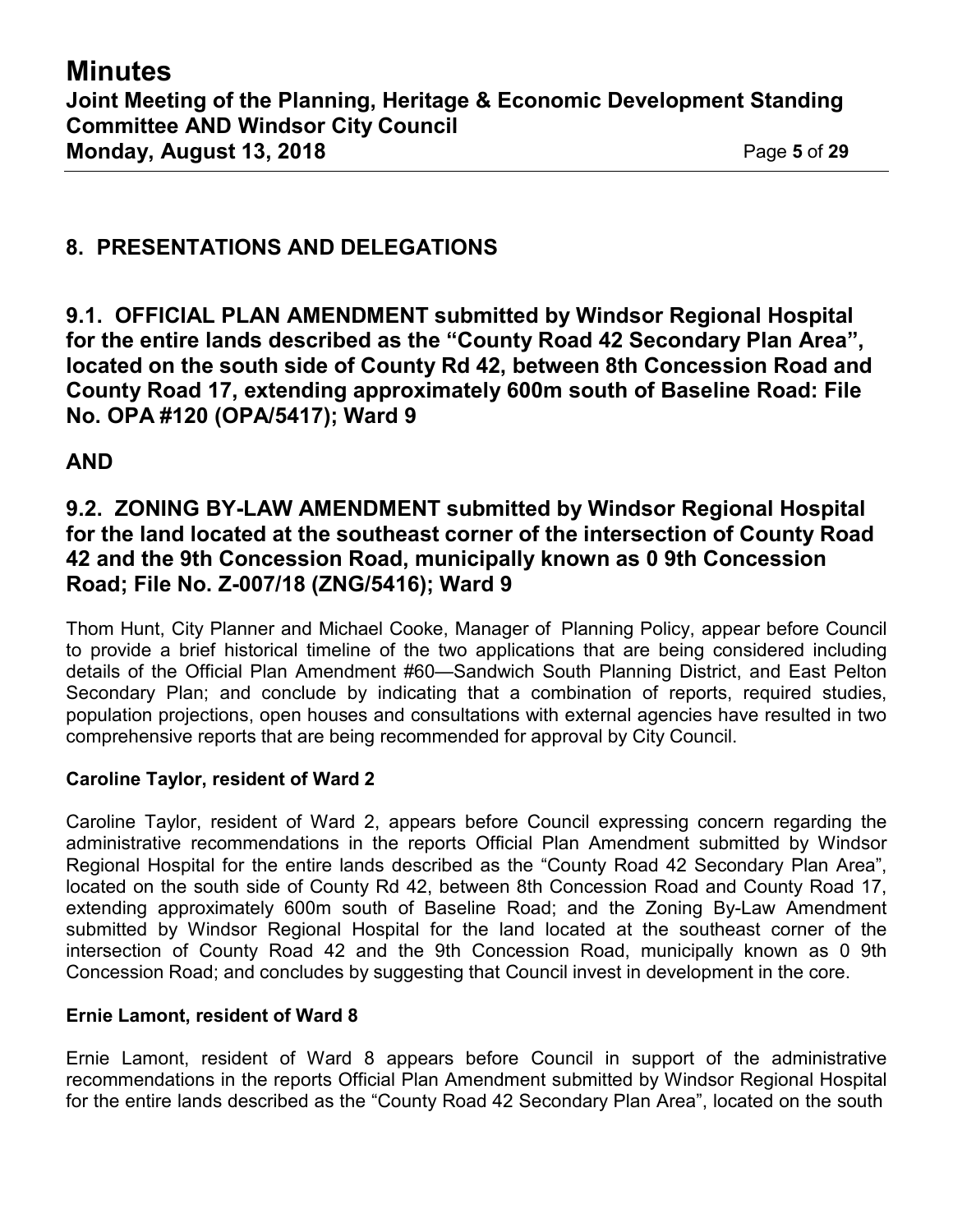# **Minutes Joint Meeting of the Planning, Heritage & Economic Development Standing Committee AND Windsor City Council Monday, August 13, 2018** Page **6** of **29**

side of County Rd 42, between 8th Concession Road and County Road 17, extending approximately 600m south of Baseline Road; and the Zoning By-Law Amendment submitted by Windsor Regional Hospital for the land located at the southeast corner of the intersection of County Road 42 and the 9th Concession Road, municipally known as 0 9th Concession Road; and concludes by suggesting this type of investment would benefit all of Essex County.

#### **Philippa von Ziegenweidt, spokesperson for CAMPP Windsor Essex Residents Association**

Philippa von Ziegenweidt, spokesperson for CAMPP Windsor Essex Residents Association, appears before Council expressing concern with the administrative recommendations in the reports Official Plan Amendment submitted by Windsor Regional Hospital for the entire lands described as the "County Road 42 Secondary Plan Area", located on the south side of County Rd 42, between 8th Concession Road and County Road 17, extending approximately 600m south of Baseline Road; and the Zoning By-Law Amendment submitted by Windsor Regional Hospital for the land located at the southeast corner of the intersection of County Road 42 and the 9th Concession Road, municipally known as 0 9th Concession Road; and concludes by suggesting that Council vote against the applications as the supporting documentation is flawed and that it will be more difficult for seniors to access the new site.

#### **Karl Straky Sr., representing Citizens for Health Care**

Karl Straky Sr., representing Citizens for Health Care, appears before Council in support of the administrative recommendations in the reports Official Plan Amendment submitted by Windsor Regional Hospital for the entire lands described as the "County Road 42 Secondary Plan Area", located on the south side of County Rd 42, between 8th Concession Road and County Road 17, extending approximately 600m south of Baseline Road; and the Zoning By-Law Amendment submitted by Windsor Regional Hospital for the land located at the southeast corner of the intersection of County Road 42 and the 9th Concession Road, municipally known as 0 9th Concession Road; and concludes by suggesting the site selection process was fair and urges Council to recommend approval of both applications.

#### **Bill Smith, business owner, Windsor**

Bill Smith, business owner, Windsor appears before Council in support of the administrative recommendations in the reports Official Plan Amendment submitted by Windsor Regional Hospital for the entire lands described as the "County Road 42 Secondary Plan Area", located on the south side of County Rd 42, between 8th Concession Road and County Road 17, extending approximately 600m south of Baseline Road; and the Zoning By-Law Amendment submitted by Windsor Regional Hospital for the land located at the southeast corner of the intersection of County Road 42 and the 9th Concession Road, municipally known as 0 9th Concession Road; and concludes by reading a letter on behalf of a concerned citizen, Barry Zekelman, who couldn't attend and also supports the applications and urges Council to approve the recommendations and move the process forward.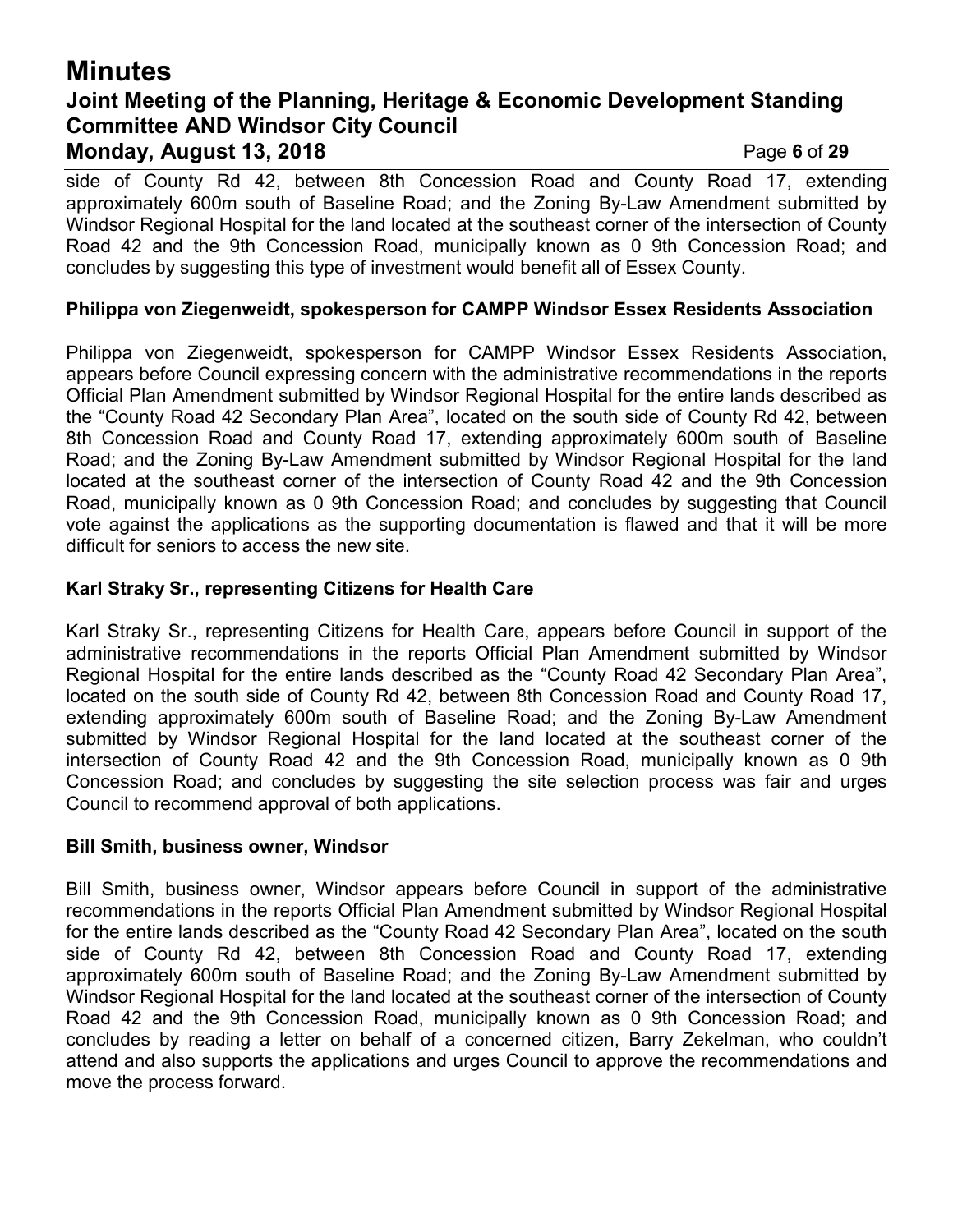#### **Kathy Hengl, Solicitor Rosati Group and City of Windsor property owner**

Kathy Hengl, Solicitor Rosati Group and City of Windsor property owner, appears before Council in support of the administrative recommendations in the reports Official Plan Amendment submitted by Windsor Regional Hospital for the entire lands described as the "County Road 42 Secondary Plan Area", located on the south side of County Rd 42, between 8th Concession Road and County Road 17, extending approximately 600m south of Baseline Road; and the Zoning By-Law Amendment submitted by Windsor Regional Hospital for the land located at the southeast corner of the intersection of County Road 42 and the 9th Concession Road, municipally known as 0 9th Concession Road; and provides a brief historical timeline and urges Council to support the applications and move forward with the process to build the new Hospital to support a healthy strong community; and concludes by suggesting that the applications are consistent with the Provincial Policy Statement.

#### **Paolo Collavino, Windsor resident**

Paolo Collavino, Windsor resident, appears before Council in support of the administrative recommendations in the reports Official Plan Amendment submitted by Windsor Regional Hospital for the entire lands described as the "County Road 42 Secondary Plan Area", located on the south side of County Rd 42, between 8th Concession Road and County Road 17, extending approximately 600m south of Baseline Road; and the Zoning By-Law Amendment submitted by Windsor Regional Hospital for the land located at the southeast corner of the intersection of County Road 42 and the 9th Concession Road, municipally known as 0 9th Concession Road; and concludes by urging Council to approve the applications as it will bring positive growth to the area.

#### **Judith McCullough, resident of Ward 3**

Judith McCullough, resident of Ward 3, appears before Council expressing concern regarding the recommendations in the administrative reports Official Plan Amendment submitted by Windsor Regional Hospital for the entire lands described as the "County Road 42 Secondary Plan Area", located on the south side of County Rd 42, between 8th Concession Road and County Road 17, extending approximately 600m south of Baseline Road; and the Zoning By-Law Amendment submitted by Windsor Regional Hospital for the land located at the southeast corner of the intersection of County Road 42 and the 9th Concession Road, municipally known as 0 9th Concession Road; and concludes by suggesting this decision not be rushed and urges Council not to approve and to postpone their decision until an external consultant can come up with a plan acceptable to the entire community.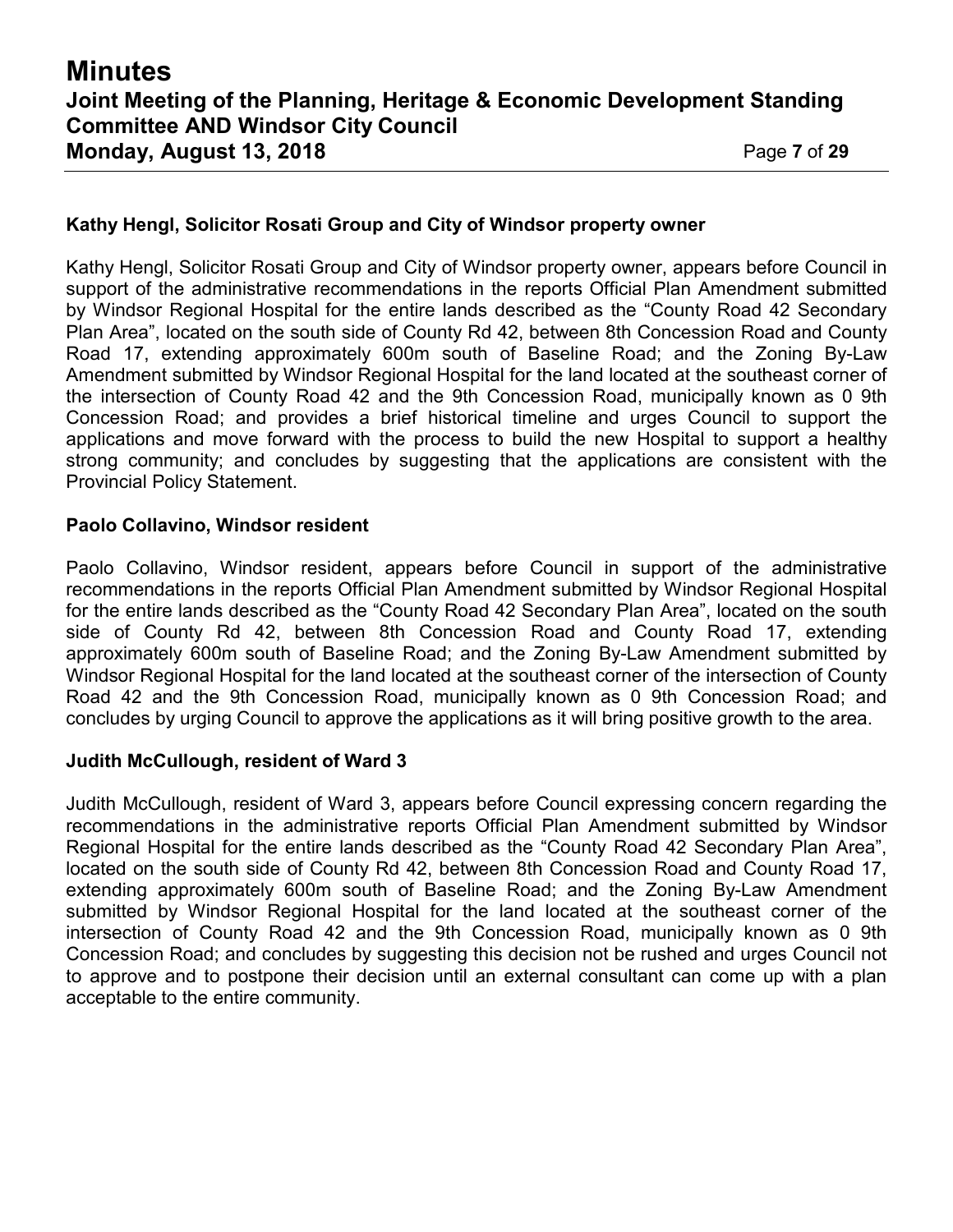#### **Shane Mitchell, resident of Ward 4**

Shane Mitchell, resident of Ward 4, appears before Council and expresses concern regarding the recommendations in the administrative reports Official Plan Amendment submitted by Windsor Regional Hospital for the entire lands described as the "County Road 42 Secondary Plan Area", located on the south side of County Rd 42, between 8th Concession Road and County Road 17, extending approximately 600m south of Baseline Road; and the Zoning By-Law Amendment submitted by Windsor Regional Hospital for the land located at the southeast corner of the intersection of County Road 42 and the 9th Concession Road, municipally known as 0 9th Concession Road; and concludes by suggesting that approval of the applications will not be good for the City as the healthcare model of which the new Hospital is a part, is an unsustainable plan.

#### **Cathy Greenwell, resident of Ward 10**

Cathy Greenwell, resident of Ward 10, appears before Council expressing concern regarding the recommendations in the administrative reports Official Plan Amendment submitted by Windsor Regional Hospital for the entire lands described as the "County Road 42 Secondary Plan Area", located on the south side of County Rd 42, between 8th Concession Road and County Road 17, extending approximately 600m south of Baseline Road; and the Zoning By-Law Amendment submitted by Windsor Regional Hospital for the land located at the southeast corner of the intersection of County Road 42 and the 9th Concession Road, municipally known as 0 9th Concession Road; and concludes by suggesting that a decision be deferred until the new Provincial Government is established and that the distance from the City Centre may pose a problem for the elderly.

#### **Settimo Vilardi and John Hrovat, Windsor Region Society of Architects**

Settimo Vilardi and John Hrovat, Windsor Region Society of Architects appear before Council expressing concern regarding the recommendations in the administrative reports Official Plan Amendment submitted by Windsor Regional Hospital for the entire lands described as the "County Road 42 Secondary Plan Area", located on the south side of County Rd 42, between 8th Concession Road and County Road 17, extending approximately 600m south of Baseline Road; and the Zoning By-Law Amendment submitted by Windsor Regional Hospital for the land located at the southeast corner of the intersection of County Road 42 and the 9th Concession Road, municipally known as 0 9th Concession Road; and conclude by suggesting the reports not conform to the Provincial Policy Statement and that the use of active transportation and maintaining farmland has not been taken into consideration.

#### **Dee Sweet, resident of Ward 10**

Dee Sweet, resident of Ward 10, appears before Council expressing concern regarding the recommendations in the administrative reports Official Plan Amendment submitted by Windsor Regional Hospital for the entire lands described as the "County Road 42 Secondary Plan Area",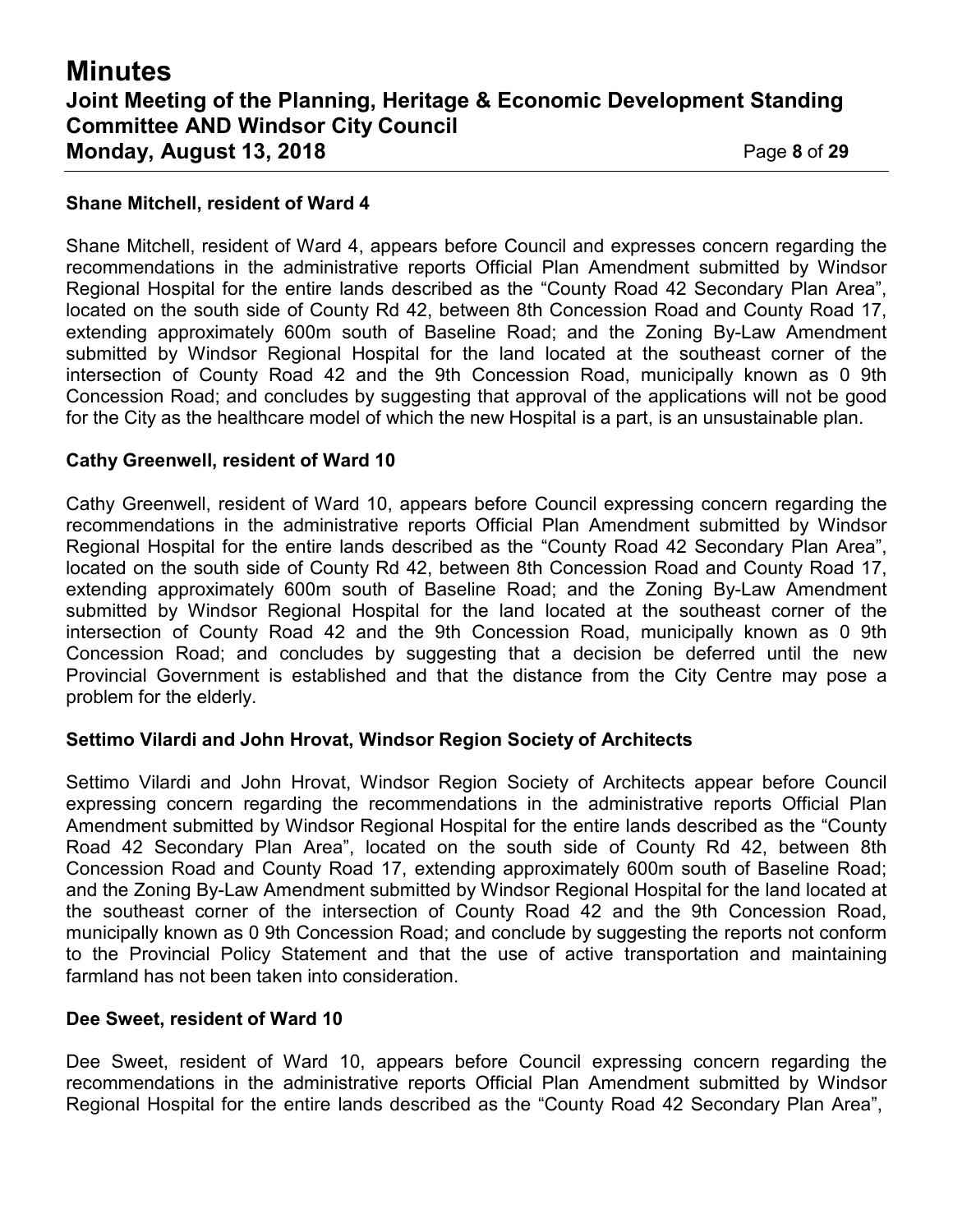# **Minutes Joint Meeting of the Planning, Heritage & Economic Development Standing Committee AND Windsor City Council Monday, August 13, 2018** Page **9** of **29**

located on the south side of County Rd 42, between 8th Concession Road and County Road 17, extending approximately 600m south of Baseline Road; and the Zoning By-Law Amendment submitted by Windsor Regional Hospital for the land located at the southeast corner of the intersection of County Road 42 and the 9th Concession Road, municipally known as 0 9th Concession Road; and concludes by suggesting that more public meetings should have taken place and that Council should defer or deny the application.

#### **Kevin Johnson, Resident of Ward 3**

Kevin Johnson, Resident of Ward 3, appears before Council and expresses concern regarding the recommendations in the administrative reports Official Plan Amendment submitted by Windsor Regional Hospital for the entire lands described as the "County Road 42 Secondary Plan Area", located on the south side of County Rd 42, between 8th Concession Road and County Road 17, extending approximately 600m south of Baseline Road; and the Zoning By-Law Amendment submitted by Windsor Regional Hospital for the land located at the southeast corner of the intersection of County Road 42 and the 9th Concession Road, municipally known as 0 9th Concession Road; and concludes by indicating that all the businesses currently around the hospital may leave the core area which would be harmful to the City and an in depth analysis is required to make an informed decision.

#### **Giovanni Abati, resident of Ward 4**

Giovanni Abati, resident of Ward 4, appears before Council regarding the administrative reports Official Plan Amendment submitted by Windsor Regional Hospital for the entire lands described as the "County Road 42 Secondary Plan Area", located on the south side of County Rd 42, between 8th Concession Road and County Road 17, extending approximately 600m south of Baseline Road; and the Zoning By-Law Amendment submitted by Windsor Regional Hospital for the land located at the southeast corner of the intersection of County Road 42 and the 9th Concession Road, municipally known as 0 9th Concession Road; and concludes by indicating he is not against a new hospital but would like the issue of the location to be deferred or a referendum be placed on the ballot of the upcoming Municipal election regarding the matter .

#### **Sinisa Simic, resident of Ward 4**

Sinisa Simic, resident of Ward 4, appears before Council expressing concern with the recommendations in the administrative reports Official Plan Amendment submitted by Windsor Regional Hospital for the entire lands described as the "County Road 42 Secondary Plan Area", located on the south side of County Rd 42, between 8th Concession Road and County Road 17, extending approximately 600m south of Baseline Road; and the Zoning By-Law Amendment submitted by Windsor Regional Hospital for the land located at the southeast corner of the intersection of County Road 42 and the 9th Concession Road, municipally known as 0 9th Concession Road; and concludes by stating a hospital on the outskirts of the City is not efficient and encourages another location be chosen.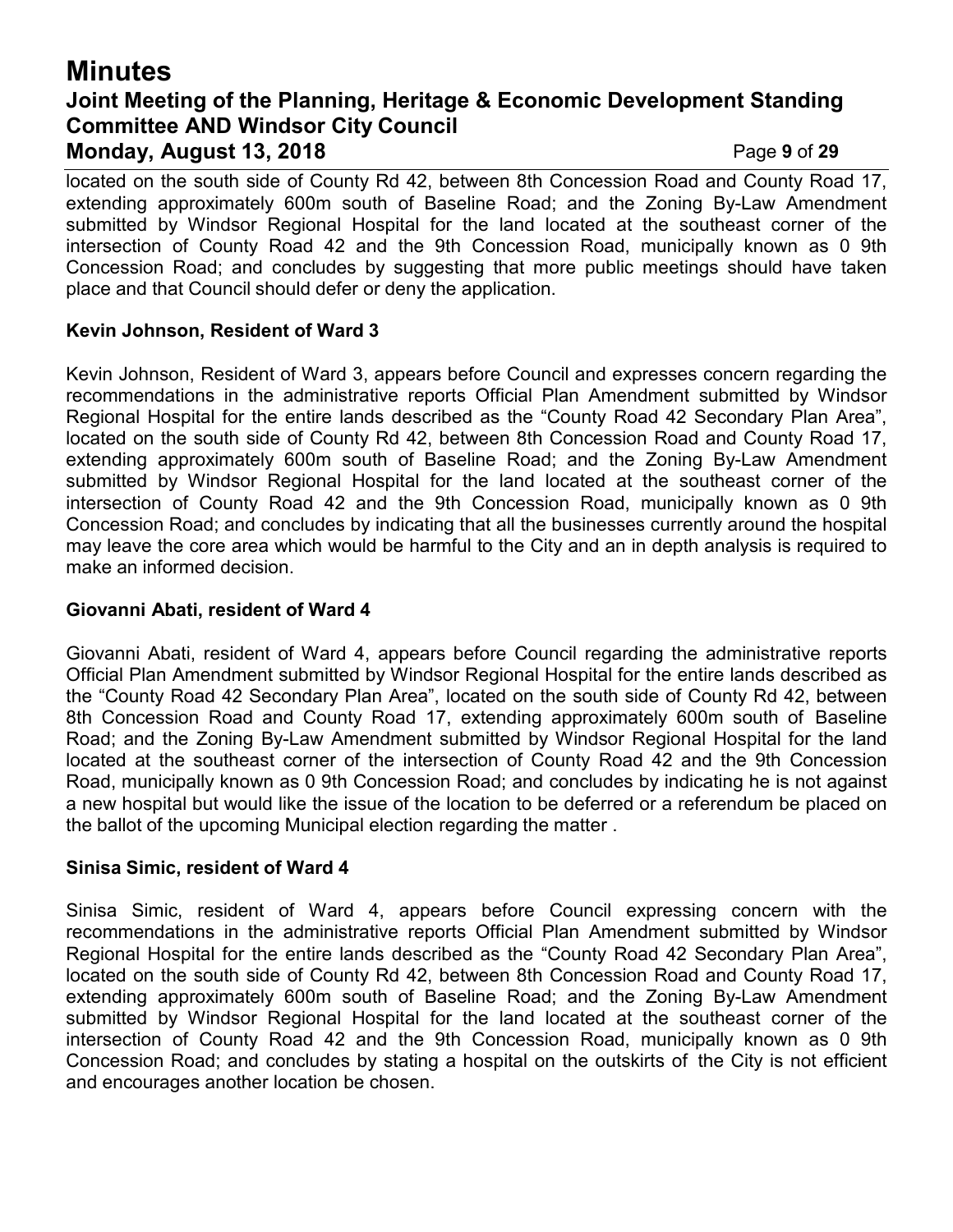# **Minutes Joint Meeting of the Planning, Heritage & Economic Development Standing Committee AND Windsor City Council Monday, August 13, 2018** Page **10** of **29**

#### **Bill Balazs, property owner Ward 9**

Bill Balazs, property owner Ward 9, appears before Council and expresses concern with the recommendations in the administrative reports Official Plan Amendment submitted by Windsor Regional Hospital for the entire lands described as the "County Road 42 Secondary Plan Area", located on the south side of County Rd 42, between 8th Concession Road and County Road 17, extending approximately 600m south of Baseline Road; and the Zoning By-Law Amendment submitted by Windsor Regional Hospital for the land located at the southeast corner of the intersection of County Road 42 and the 9th Concession Road, municipally known as 0 9th Concession Road; and concludes by indicating that the area should remain open space and is concerned with flooding issues.

#### **Dr. Kadri, resident of Ward 1**

Dr. Kadri, resident of Ward 1, appears before Council and expresses concern with the recommendations in the administrative reports Official Plan Amendment submitted by Windsor Regional Hospital for the entire lands described as the "County Road 42 Secondary Plan Area", located on the south side of County Rd 42, between 8th Concession Road and County Road 17, extending approximately 600m south of Baseline Road; and the Zoning By-Law Amendment submitted by Windsor Regional Hospital for the land located at the southeast corner of the intersection of County Road 42 and the 9th Concession Road, municipally known as 0 9th Concession Road; and concludes by suggesting there will be a risk to the community including potential increased death rates as a result of moving emergency care out of the city core, and suggests there are problems with various components of the process and the model being proposed.

#### **Michelle Oncea, resident of Ward 4**

Michelle Oncea, resident of Ward 4, appears before Council and expresses concern with the administrative recommendations in the reports Official Plan Amendment submitted by Windsor Regional Hospital for the entire lands described as the "County Road 42 Secondary Plan Area", located on the south side of County Rd 42, between 8th Concession Road and County Road 17, extending approximately 600m south of Baseline Road; and the Zoning By-Law Amendment submitted by Windsor Regional Hospital for the land located at the southeast corner of the intersection of County Road 42 and the 9th Concession Road, municipally known as 0 9th Concession Road; and concludes by indicating that this decision will be a burden to future residents and negatively affect the area.

#### **Ray Poisson, resident**

Ray Poisson, resident appears before Council and expresses concern with the recommendations in the administrative reports Official Plan Amendment submitted by Windsor Regional Hospital for the entire lands described as the "County Road 42 Secondary Plan Area", located on the south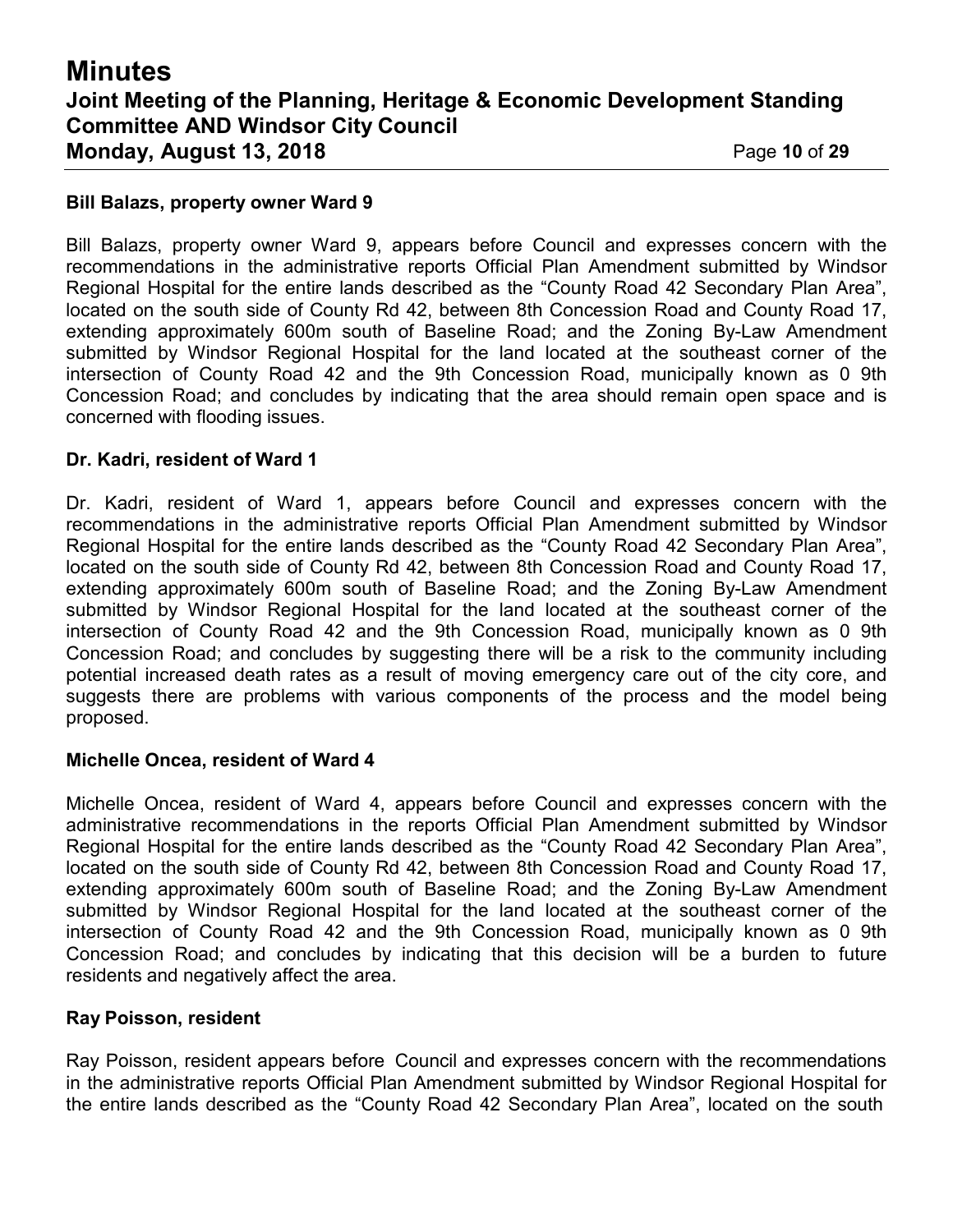## **Minutes Joint Meeting of the Planning, Heritage & Economic Development Standing Committee AND Windsor City Council Monday, August 13, 2018** Page **11** of **29**

side of County Rd 42, between 8th Concession Road and County Road 17, extending approximately 600m south of Baseline Road; and the Zoning By-Law Amendment submitted by Windsor Regional Hospital for the land located at the southeast corner of the intersection of County Road 42 and the 9th Concession Road, municipally known as 0 9th Concession Road; and concludes by suggesting this decision will negatively affect the core and it will be difficult for people to access the location easily.

#### **John Holmes, resident of Ward 6**

John Holmes, resident of Ward 6, appears before Council and expresses concern with the recommendations in the administrative reports Official Plan Amendment submitted by Windsor Regional Hospital for the entire lands described as the "County Road 42 Secondary Plan Area", located on the south side of County Rd 42, between 8th Concession Road and County Road 17, extending approximately 600m south of Baseline Road; and the Zoning By-Law Amendment submitted by Windsor Regional Hospital for the land located at the southeast corner of the intersection of County Road 42 and the 9th Concession Road, municipally known as 0 9th Concession Road; and concludes by suggesting the site selection process was flawed and that the decision will negatively impact East Riverside and Forest Glade area as it will divert funds needed for infrastructure changes.

#### **David Hanna, resident of Ward 3**

David Hanna, resident of Ward 3, appears before Council and expresses concern with the recommendations in the administrative reports Official Plan Amendment submitted by Windsor Regional Hospital for the entire lands described as the "County Road 42 Secondary Plan Area", located on the south side of County Rd 42, between 8th Concession Road and County Road 17, extending approximately 600m south of Baseline Road; and the Zoning By-Law Amendment submitted by Windsor Regional Hospital for the land located at the southeast corner of the intersection of County Road 42 and the 9th Concession Road, municipally known as 0 9th Concession Road; and concludes by suggesting he opposes the new location and that to approve these applications is to contradict current trends in Municipal Planning.

#### **Robert Harris, resident of Ward 10**

Robert Harris, resident of Ward 10, appears before Council and expresses concern with the recommendations in the administrative reports Official Plan Amendment submitted by Windsor Regional Hospital for the entire lands described as the "County Road 42 Secondary Plan Area", located on the south side of County Rd 42, between 8th Concession Road and County Road 17, extending approximately 600m south of Baseline Road; and the Zoning By-Law Amendment submitted by Windsor Regional Hospital for the land located at the southeast corner of the intersection of County Road 42 and the 9th Concession Road, municipally known as 0 9th Concession Road; and concludes by suggesting there is adequate land in the core for a new facility and taxes will increase, if the applications are approved, with no benefit to residents.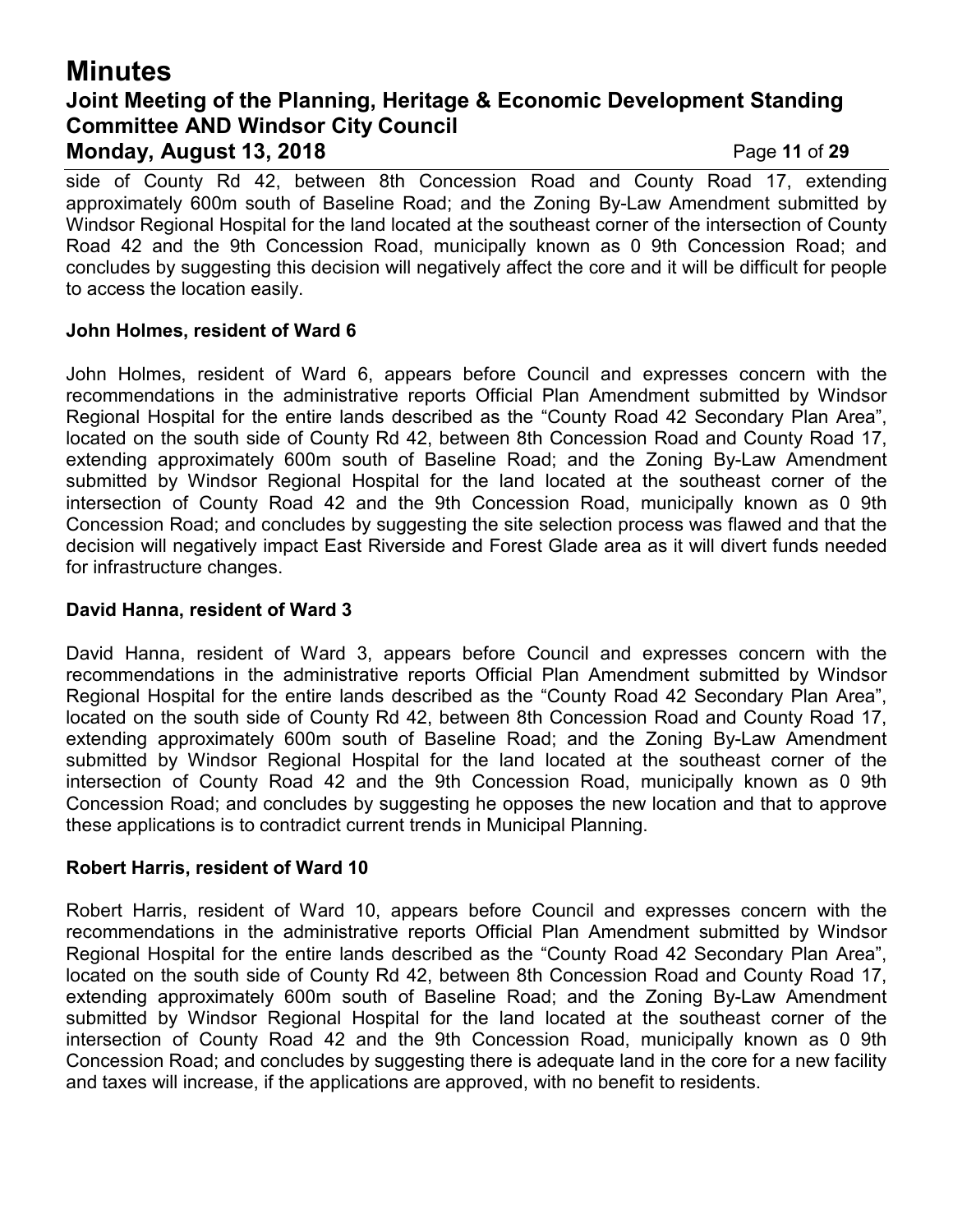# **Minutes Joint Meeting of the Planning, Heritage & Economic Development Standing Committee AND Windsor City Council Monday, August 13, 2018** Page **12** of **29**

#### **Mitchell Oncea, resident Ward 6**

Mitchell Oncea, resident Ward 6, appears before Council and expresses concern with the recommendations in the administrative reports Official Plan Amendment submitted by Windsor Regional Hospital for the entire lands described as the "County Road 42 Secondary Plan Area", located on the south side of County Rd 42, between 8th Concession Road and County Road 17, extending approximately 600m south of Baseline Road; and the Zoning By-Law Amendment submitted by Windsor Regional Hospital for the land located at the southeast corner of the intersection of County Road 42 and the 9th Concession Road, municipally known as 0 9th Concession Road; and concludes by suggesting approving the applications would be in contravention of the current Official Plan; that this proposal would pose concerns regarding accessibility and that Council should defer or vote against the applications.

#### **Richard Wolf, Solicitor representing Michael O'Keefe Farms Inc., Michael & Mary-Jane O'Keefe and Shawn O'Keefe**

Richard Wolf, Solicitor representing Michael O'Keefe Farms Inc., Michael & Mary-Jane O'Keefe and Shawn O'Keefe, appears before Council in support of the administrative reports Official Plan Amendment submitted by Windsor Regional Hospital for the entire lands described as the "County Road 42 Secondary Plan Area", located on the south side of County Rd 42, between 8th Concession Road and County Road 17, extending approximately 600m south of Baseline Road; and the Zoning By-Law Amendment submitted by Windsor Regional Hospital for the land located at the southeast corner of the intersection of County Road 42 and the 9th Concession Road, municipally known as 0 9th Concession Road; and concludes by suggesting there have been a number of information sessions and commends the applicants for a thorough process and urges Council to approve the applications.

#### **Lori Hill, resident of Ward 4**

Lori Hill, resident of Ward 4, appears before Council and expresses concern with the recommendations in the administrative reports Official Plan Amendment submitted by Windsor Regional Hospital for the entire lands described as the "County Road 42 Secondary Plan Area", located on the south side of County Rd 42, between 8th Concession Road and County Road 17, extending approximately 600m south of Baseline Road; and the Zoning By-Law Amendment submitted by Windsor Regional Hospital for the land located at the southeast corner of the intersection of County Road 42 and the 9th Concession Road, municipally known as 0 9th Concession Road; and concludes by suggesting that there should have been community consultations on the site selection and that many vacant lands in the core should have been considered.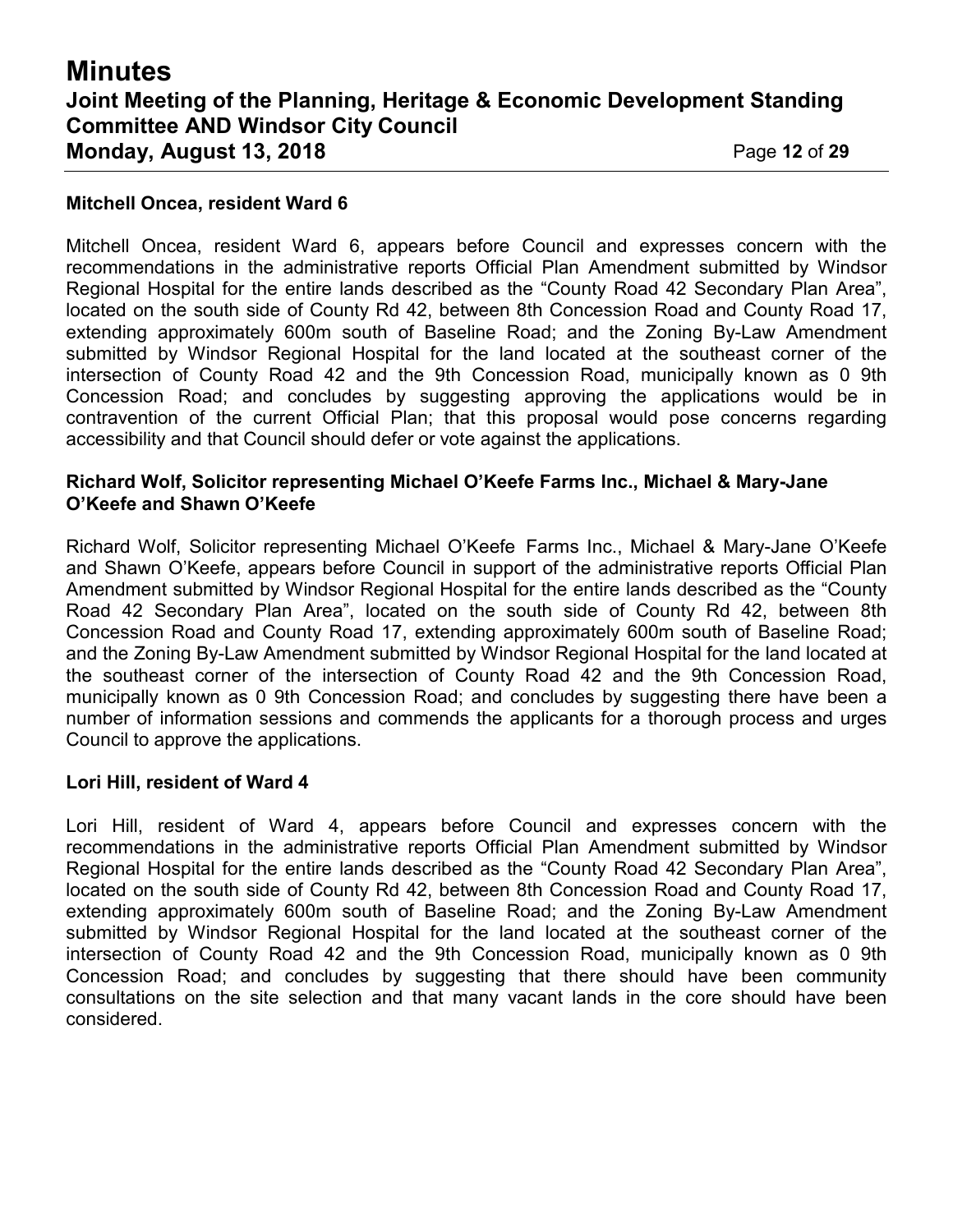# **Minutes Joint Meeting of the Planning, Heritage & Economic Development Standing Committee AND Windsor City Council Monday, August 13, 2018** Page **13** of **29**

#### **Bruce Rutter, resident of Ward 4**

Bruce Rutter, resident of Ward 4, appears before Council and expresses concern with the administrative recommendations in the reports Official Plan Amendment submitted by Windsor Regional Hospital for the entire lands described as the "County Road 42 Secondary Plan Area", located on the south side of County Rd 42, between 8th Concession Road and County Road 17, extending approximately 600m south of Baseline Road; and the Zoning By-Law Amendment submitted by Windsor Regional Hospital for the land located at the southeast corner of the intersection of County Road 42 and the 9th Concession Road, municipally known as 0 9th Concession Road; and concludes by suggesting that this decision will impact future generations and suggests Council should wait until it has more information before making a decision.

#### **Jacquie Krause, resident of Ward 4**

Jacquie Krause, resident of Ward 4, appears before Council and expresses concern with the recommendations in the administrative reports Official Plan Amendment submitted by Windsor Regional Hospital for the entire lands described as the "County Road 42 Secondary Plan Area", located on the south side of County Rd 42, between 8th Concession Road and County Road 17, extending approximately 600m south of Baseline Road; and the Zoning By-Law Amendment submitted by Windsor Regional Hospital for the land located at the southeast corner of the intersection of County Road 42 and the 9th Concession Road, municipally known as 0 9th Concession Road; and suggests that Council should defer or vote against the applications to allow for the residents views to be taken into consideration.

#### **Abdul Habib, representing Royal Quality Homes and Habib Homes**

Abdul Habib, representing Royal Quality Homes and Habib Homes, appears before Council in support of the recommendations in the administrative reports Official Plan Amendment submitted by Windsor Regional Hospital for the entire lands described as the "County Road 42 Secondary Plan Area", located on the south side of County Rd 42, between 8th Concession Road and County Road 17, extending approximately 600m south of Baseline Road; and the Zoning By-Law Amendment submitted by Windsor Regional Hospital for the land located at the southeast corner of the intersection of County Road 42 and the 9th Concession Road, municipally known as 0 9th Concession Road; and concludes by suggesting that approval of the applications would be positive for the community and that the area will be the centre of future growth.

#### **Cheryl Golden, resident of Ward 3**

Cheryl Golden, resident of Ward 3, appears before Council and expresses concern with the recommendations in the administrative reports Official Plan Amendment submitted by Windsor Regional Hospital for the entire lands described as the "County Road 42 Secondary Plan Area", located on the south side of County Rd 42, between 8th Concession Road and County Road 17, extending approximately 600m south of Baseline Road; and the Zoning By-Law Amendment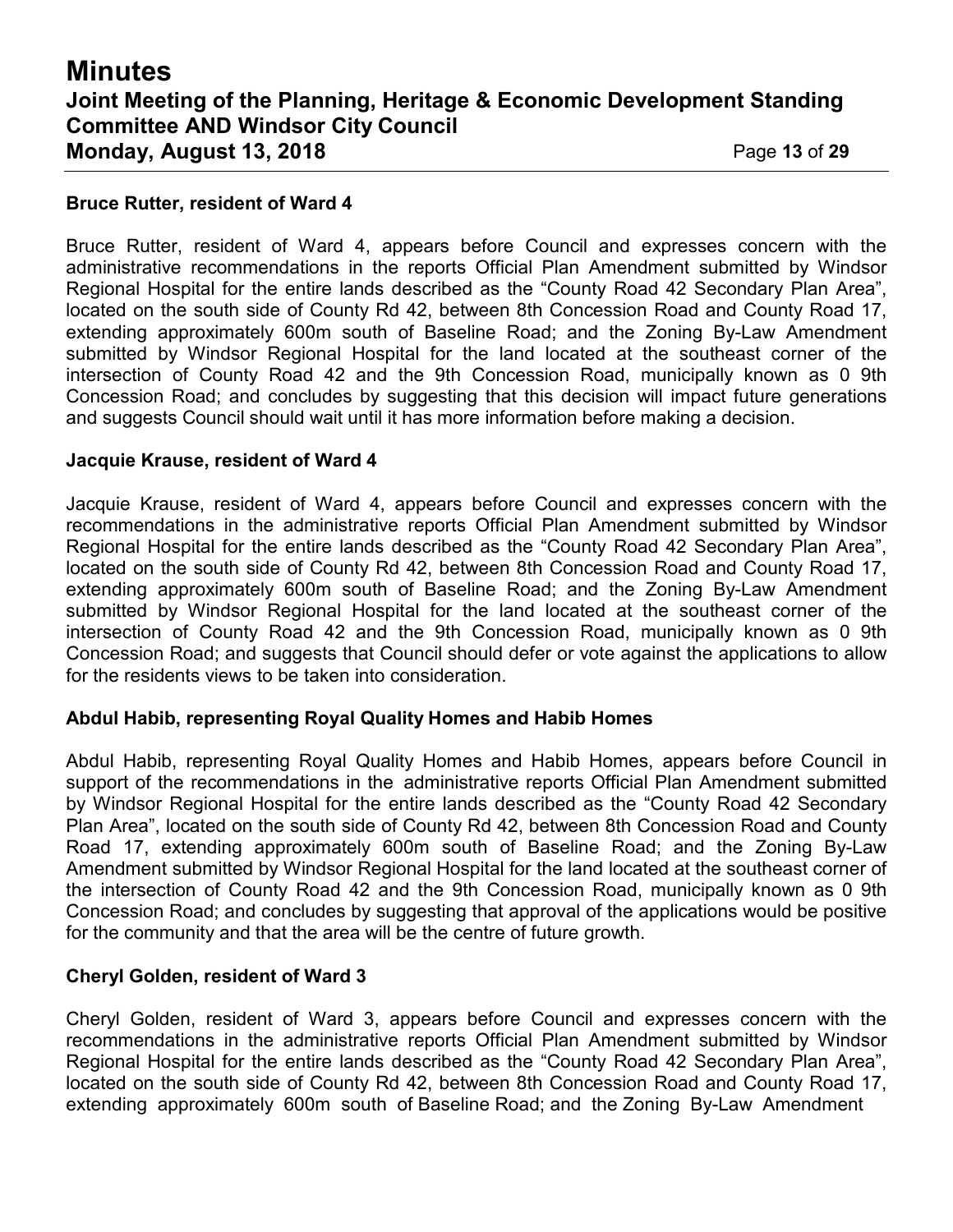## **Minutes Joint Meeting of the Planning, Heritage & Economic Development Standing Committee AND Windsor City Council Monday, August 13, 2018** Page **14** of **29**

submitted by Windsor Regional Hospital for the land located at the southeast corner of the intersection of County Road 42 and the 9th Concession Road, municipally known as 0 9th Concession Road; and concludes by suggesting the location is too far from downtown and access to the area will be hindered due to inadequate public transit.

#### **Tamara Stomp, Business Owner Ward 4**

Tamara Stomp, Business Owner Ward 4, appears before Council and expresses concern with the recommendations in the administrative reports Official Plan Amendment submitted by Windsor Regional Hospital for the entire lands described as the "County Road 42 Secondary Plan Area", located on the south side of County Rd 42, between 8th Concession Road and County Road 17, extending approximately 600m south of Baseline Road; and the Zoning By-Law Amendment submitted by Windsor Regional Hospital for the land located at the southeast corner of the intersection of County Road 42 and the 9th Concession Road, municipally known as 0 9th Concession Road; and concludes by suggesting the information provided is flawed and approval will contribute to urban sprawl.

#### **Doris Benko, resident of Ward 5**

Doris Benko, resident of Ward 5, appears before Council and expresses concern with the recommendations in the administrative reports Official Plan Amendment submitted by Windsor Regional Hospital for the entire lands described as the "County Road 42 Secondary Plan Area", located on the south side of County Rd 42, between 8th Concession Road and County Road 17, extending approximately 600m south of Baseline Road; and the Zoning By-Law Amendment submitted by Windsor Regional Hospital for the land located at the southeast corner of the intersection of County Road 42 and the 9th Concession Road, municipally known as 0 9th Concession Road; and concludes by suggesting that these decisions will impact generations to come and urges Council to defer its decision or vote against the applications.

#### **Saralee O'Reilly, resident of Ward 4**

Saralee O'Reilly, resident of Ward 4, appears before Council and expresses concern with the recommendations in the administrative reports Official Plan Amendment submitted by Windsor Regional Hospital for the entire lands described as the "County Road 42 Secondary Plan Area", located on the south side of County Rd 42, between 8th Concession Road and County Road 17, extending approximately 600m south of Baseline Road; and the Zoning By-Law Amendment submitted by Windsor Regional Hospital for the land located at the southeast corner of the intersection of County Road 42 and the 9th Concession Road, municipally known as 0 9th Concession Road; and suggests that demolition of Windsor Regional Hospital, Metropolitan Campus, will take time, will negatively impact her neighbourhood, and that a plan for its replacement should be in place before this decision is made.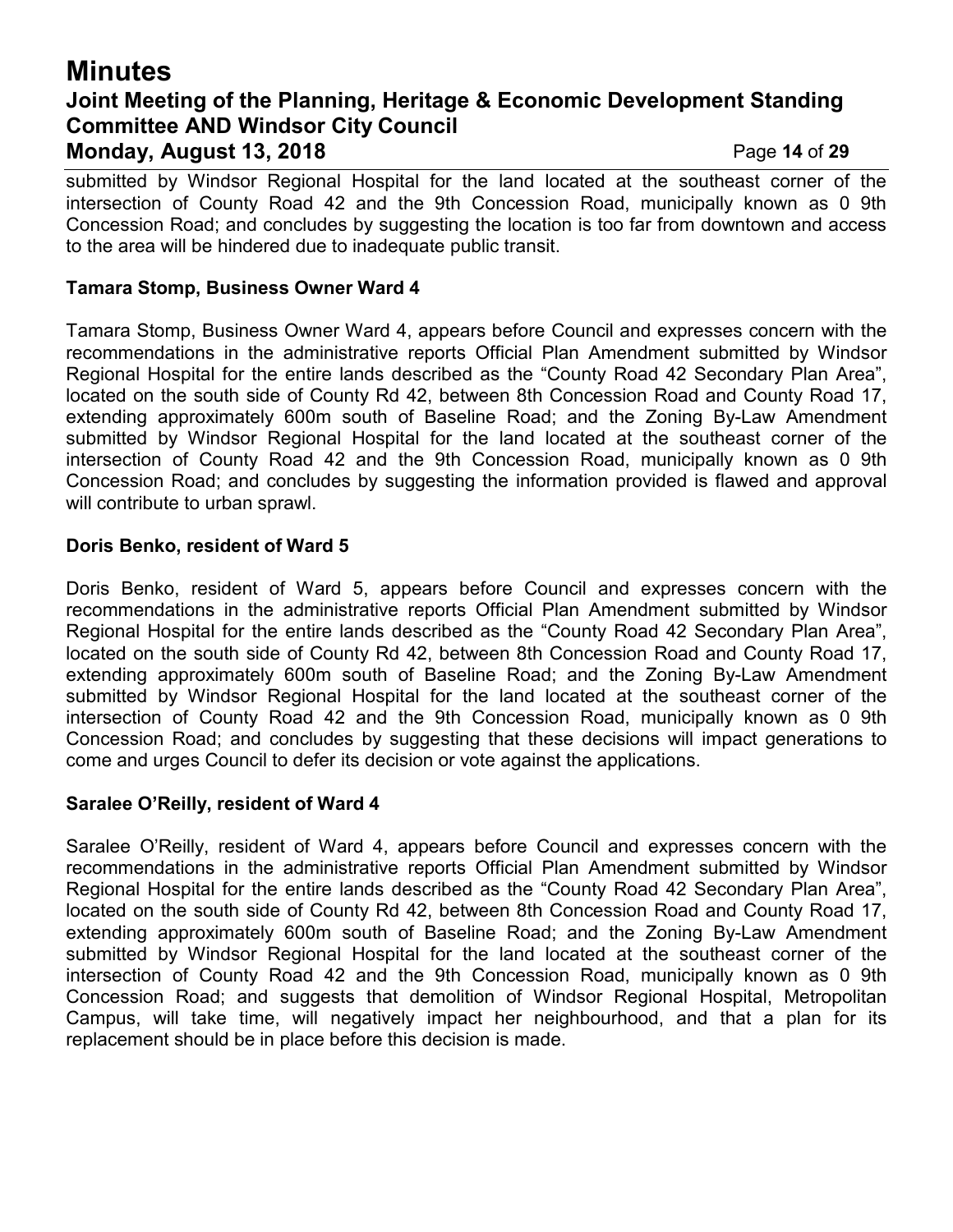#### **Nathanael Hope, Resident of Ward 4**

Nathanael Hope, Resident of Ward 4, appears before Council and expresses concern with the recommendations in the administrative reports Official Plan Amendment submitted by Windsor Regional Hospital for the entire lands described as the "County Road 42 Secondary Plan Area", located on the south side of County Rd 42, between 8th Concession Road and County Road 17, extending approximately 600m south of Baseline Road; and the Zoning By-Law Amendment submitted by Windsor Regional Hospital for the land located at the southeast corner of the intersection of County Road 42 and the 9th Concession Road, municipally known as 0 9th Concession Road; and concludes by suggesting approval would negatively impact the health and sustainability of the future of the City.

#### **Mark Buckner, resident of Ward 3**

Mark Buckner, resident of Ward 3, appears before Council and expresses concern with the recommendations in the administrative reports Official Plan Amendment submitted by Windsor Regional Hospital for the entire lands described as the "County Road 42 Secondary Plan Area", located on the south side of County Rd 42, between 8th Concession Road and County Road 17, extending approximately 600m south of Baseline Road; and the Zoning By-Law Amendment submitted by Windsor Regional Hospital for the land located at the southeast corner of the intersection of County Road 42 and the 9th Concession Road, municipally known as 0 9th Concession Road; and concludes by suggesting accessibility to the location would pose problems and doesn't think agricultural land should be removed to move these applications forward.

#### **Walter Derhak, representing Ontario Association of Architects**

Walter Derhak, representing Ontario Association of Architects, appears before Council and expresses concern with the recommendations in the administrative reports Official Plan Amendment submitted by Windsor Regional Hospital for the entire lands described as the "County Road 42 Secondary Plan Area", located on the south side of County Rd 42, between 8th Concession Road and County Road 17, extending approximately 600m south of Baseline Road; and the Zoning By-Law Amendment submitted by Windsor Regional Hospital for the land located at the southeast corner of the intersection of County Road 42 and the 9th Concession Road, municipally known as 0 9th Concession Road; and concludes by supporting the comments of the Windsor Regional Society of Architects and urges Council to vote against the applications.

#### **Janice Campbell, resident of Ward 4**

Janice Campbell, resident of Ward 4, appears before Council and expresses concern with the recommendations in the administrative reports Official Plan Amendment submitted by Windsor Regional Hospital for the entire lands described as the "County Road 42 Secondary Plan Area", located on the south side of County Rd 42, between 8th Concession Road and County Road 17, extending approximately 600m south of Baseline Road; and the Zoning By-Law Amendment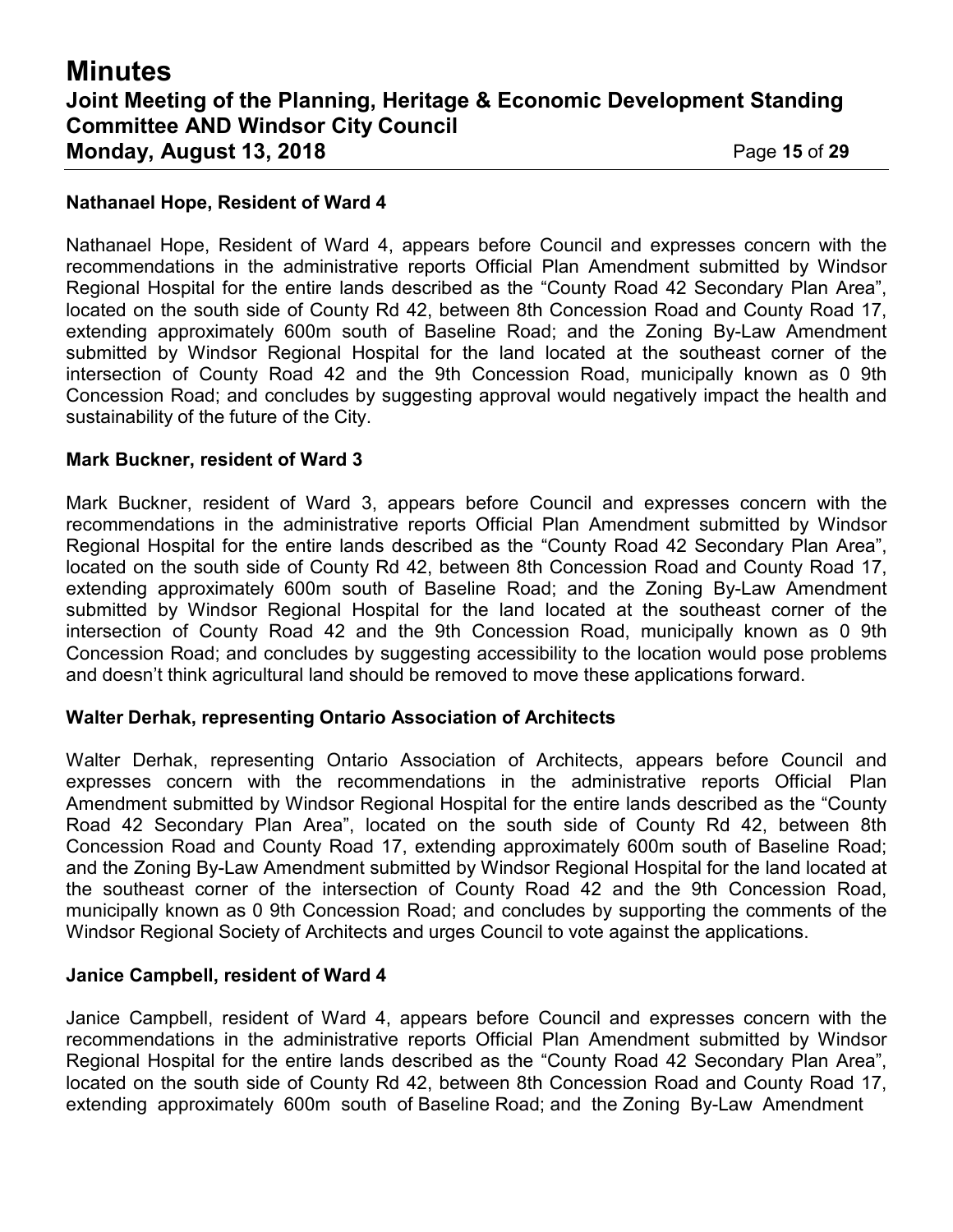### **Minutes Joint Meeting of the Planning, Heritage & Economic Development Standing Committee AND Windsor City Council Monday, August 13, 2018** Page **16** of **29**

submitted by Windsor Regional Hospital for the land located at the southeast corner of the intersection of County Road 42 and the 9th Concession Road, municipally known as 0 9th Concession Road; and concludes by suggesting the plan is not financially stable and is in contravention to the Official Plan and the Provincial Policy Statement.

#### **Joey Wright, resident of Ward 5**

Joey Wright, resident of Ward 5, appears before Council and expresses concern with the recommendations in the administrative reports Official Plan Amendment submitted by Windsor Regional Hospital for the entire lands described as the "County Road 42 Secondary Plan Area", located on the south side of County Rd 42, between 8th Concession Road and County Road 17, extending approximately 600m south of Baseline Road; and the Zoning By-Law Amendment submitted by Windsor Regional Hospital for the land located at the southeast corner of the intersection of County Road 42 and the 9th Concession Road, municipally known as 0 9th Concession Road; and concludes by suggesting the decision will negatively impact the City for decades; will limit access to healthcare which will be in greater demand as the population ages; and urges Council not to support the applications until further study takes place.

#### **Krysta Glovasky-Ridsdale, resident of Ward 9**

Krysta Glovasky-Ridsdale, resident of Ward 9, appears before Council and expresses concern with the recommendations in the administrative reports Official Plan Amendment submitted by Windsor Regional Hospital for the entire lands described as the "County Road 42 Secondary Plan Area", located on the south side of County Rd 42, between 8th Concession Road and County Road 17, extending approximately 600m south of Baseline Road; and the Zoning By-Law Amendment submitted by Windsor Regional Hospital for the land located at the southeast corner of the intersection of County Road 42 and the 9th Concession Road, municipally known as 0 9th Concession Road; and concludes by suggesting development in the proposed location is not necessary and that it is not financially responsible to locate new infrastructure in the area while current infrastructure being neglected.

Mayor Dilkens leaves the meeting at 9:31 o'clock p.m. and Councillor Francis assumes the Chair.

Mayor Dilkens returns to the meeting at 9:45 o'clock p.m. and Councillor Francis returns to his seat at the Council table.

#### **Jeffrey Williams, resident**

Jeffrey Williams, resident, appears before Council and expresses concern with the recommendations in the administrative reports Official Plan Amendment submitted by Windsor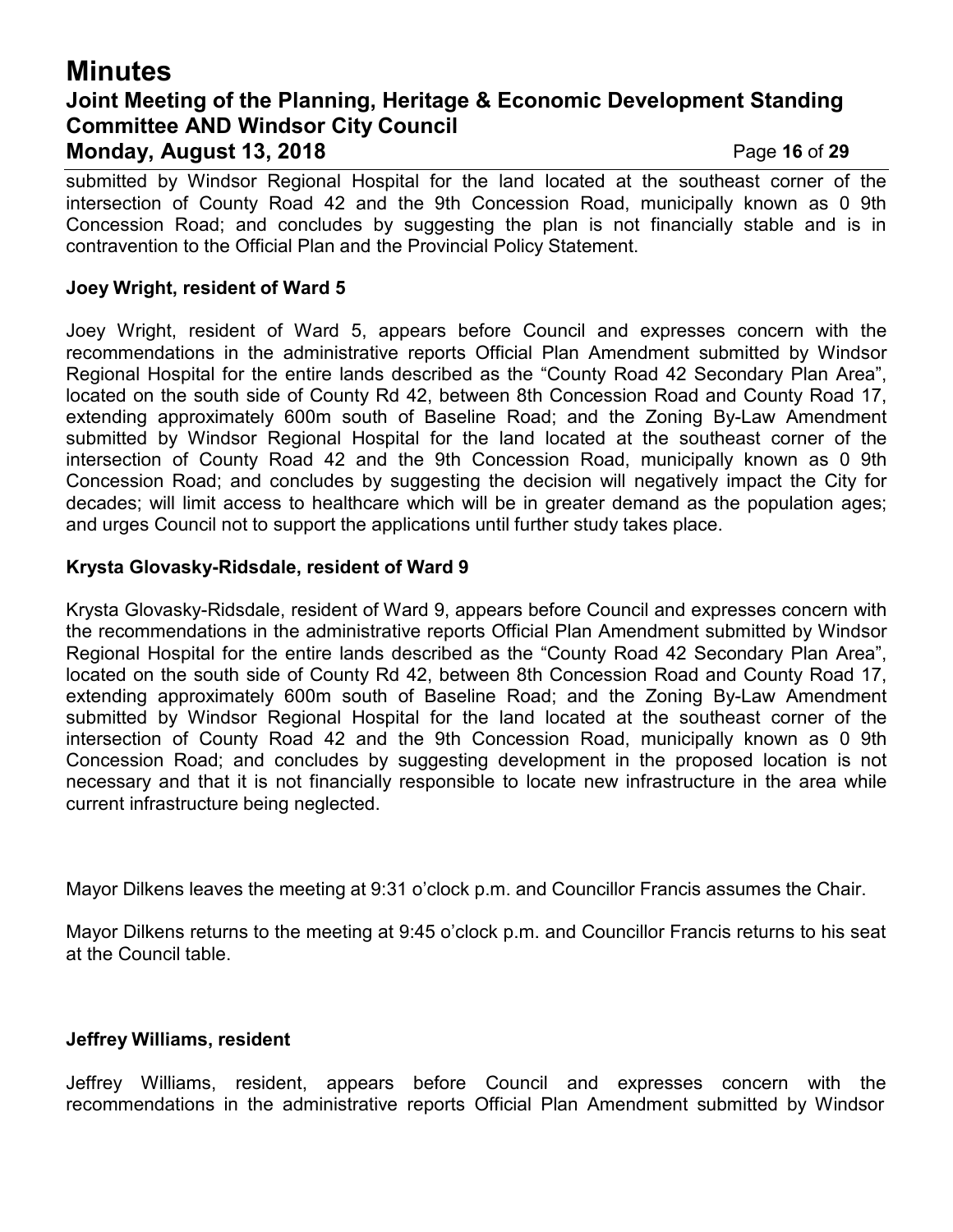## **Minutes Joint Meeting of the Planning, Heritage & Economic Development Standing Committee AND Windsor City Council Monday, August 13, 2018** Page **17** of **29**

Regional Hospital for the entire lands described as the "County Road 42 Secondary Plan Area", located on the south side of County Rd 42, between 8th Concession Road and County Road 17, extending approximately 600m south of Baseline Road; and the Zoning By-Law Amendment submitted by Windsor Regional Hospital for the land located at the southeast corner of the intersection of County Road 42 and the 9th Concession Road, municipally known as 0 9th Concession Road; and concludes by suggesting that Council should vote against the applications.

#### **Doug Charles, resident of Ward 4**

Doug Charles, resident of Ward 4, appears before Council and expresses concern with the recommendations in the administrative reports Official Plan Amendment submitted by Windsor Regional Hospital for the entire lands described as the "County Road 42 Secondary Plan Area", located on the south side of County Rd 42, between 8th Concession Road and County Road 17, extending approximately 600m south of Baseline Road; and the Zoning By-Law Amendment submitted by Windsor Regional Hospital for the land located at the southeast corner of the intersection of County Road 42 and the 9th Concession Road, municipally known as 0 9th Concession Road; and concludes by suggesting the WRH plan is neither feasible, nor financially viable and that the chosen location of the new Hospital poses concerns with accessibility.

#### **Marty Bevan, private concerned citizen**

Marty Bevan, private concerned citizen, appears before Council and expresses concern with the recommendations in the administrative reports Official Plan Amendment submitted by Windsor Regional Hospital for the entire lands described as the "County Road 42 Secondary Plan Area", located on the south side of County Rd 42, between 8th Concession Road and County Road 17, extending approximately 600m south of Baseline Road; and the Zoning By-Law Amendment submitted by Windsor Regional Hospital for the land located at the southeast corner of the intersection of County Road 42 and the 9th Concession Road, municipally known as 0 9th Concession Road; and concludes by encouraging Council to defer or vote against the applications.

#### **Derrick Biso, resident of Ward 3**

Derrick Biso, resident of Ward 3, appears before Council and expresses concern with the recommendations in the administrative reports Official Plan Amendment submitted by Windsor Regional Hospital for the entire lands described as the "County Road 42 Secondary Plan Area", located on the south side of County Rd 42, between 8th Concession Road and County Road 17, extending approximately 600m south of Baseline Road; and the Zoning By-Law Amendment submitted by Windsor Regional Hospital for the land located at the southeast corner of the intersection of County Road 42 and the 9th Concession Road, municipally known as 0 9th Concession Road; and concludes by suggesting the distance of the proposed new Hospital from the core is substantial and would cause accessibility concerns and urges Council to vote against, or defer, the applications.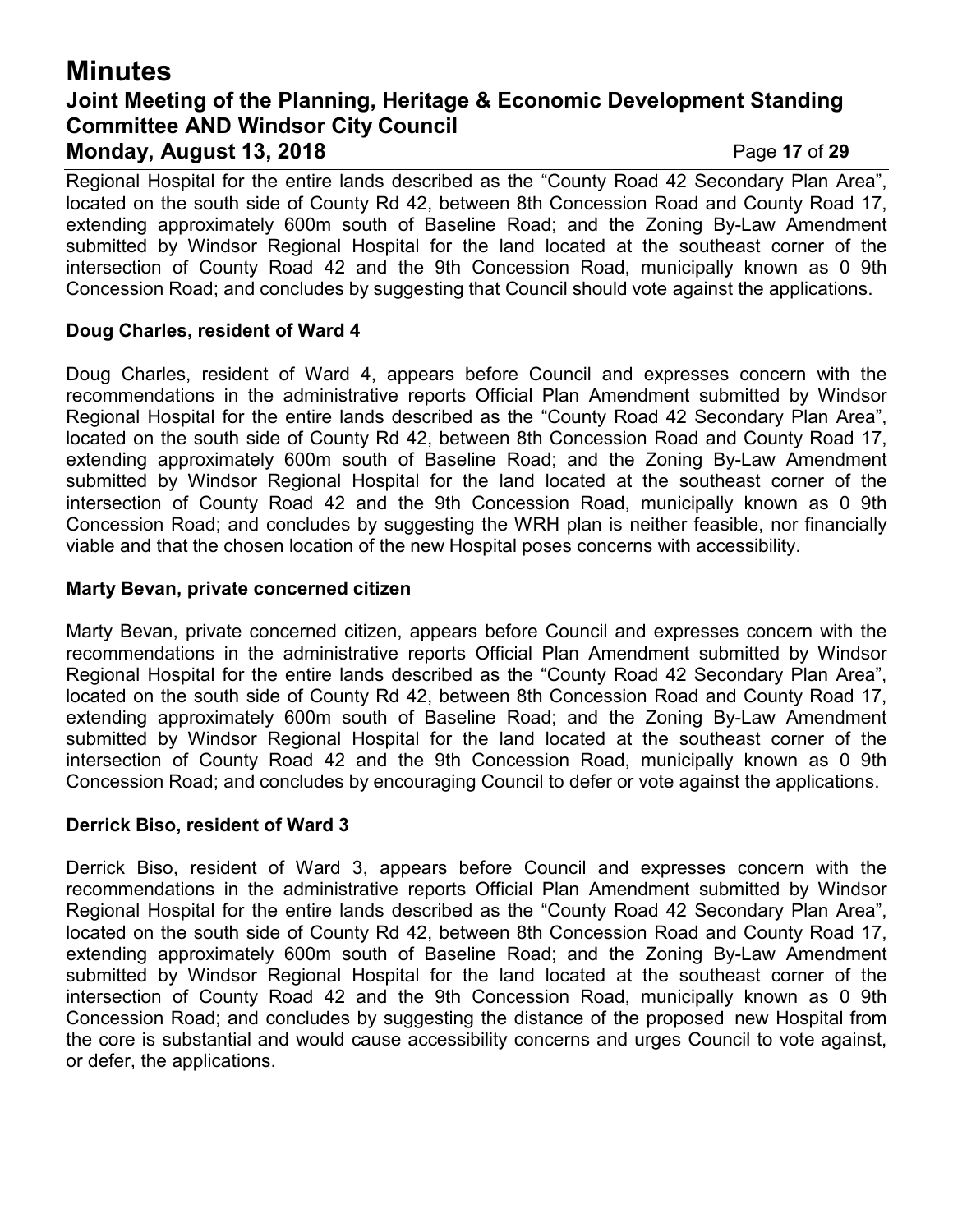# **Minutes Joint Meeting of the Planning, Heritage & Economic Development Standing Committee AND Windsor City Council Monday, August 13, 2018** Page **18** of **29**

#### **Rita Haase, resident of Ward 4**

Rita Haase, resident of Ward 4, appears before Council and expresses concern with the recommendations in the administrative reports Official Plan Amendment submitted by Windsor Regional Hospital for the entire lands described as the "County Road 42 Secondary Plan Area", located on the south side of County Rd 42, between 8th Concession Road and County Road 17, extending approximately 600m south of Baseline Road; and the Zoning By-Law Amendment submitted by Windsor Regional Hospital for the land located at the southeast corner of the intersection of County Road 42 and the 9th Concession Road, municipally known as 0 9th Concession Road; and concludes by suggesting that Council defer its decision until after the municipal election and that this decision will have an impact on the environment and health of the citizens.

#### **Margaret Reimer, resident of Ward 4**

Margaret Reimer, resident of Ward 4, appears before Council and expresses concern with the recommendations in the administrative reports Official Plan Amendment submitted by Windsor Regional Hospital for the entire lands described as the "County Road 42 Secondary Plan Area", located on the south side of County Rd 42, between 8th Concession Road and County Road 17, extending approximately 600m south of Baseline Road; and the Zoning By-Law Amendment submitted by Windsor Regional Hospital for the land located at the southeast corner of the intersection of County Road 42 and the 9th Concession Road, municipally known as 0 9th Concession Road; and concludes by suggesting that a location in the core of the City should have been considered for the new Hospital as accessibility to the outskirts of the City will be a problem for many.

#### **Lorena Shepley, resident of Ward 3**

Lorena Shepley, resident of Ward 3, appears before Council and expresses concern with the recommendations in the administrative reports Official Plan Amendment submitted by Windsor Regional Hospital for the entire lands described as the "County Road 42 Secondary Plan Area", located on the south side of County Rd 42, between 8th Concession Road and County Road 17, extending approximately 600m south of Baseline Road; and the Zoning By-Law Amendment submitted by Windsor Regional Hospital for the land located at the southeast corner of the intersection of County Road 42 and the 9th Concession Road, municipally known as 0 9th Concession Road; and concludes by suggesting that lack of public transportation to the outskirts of Windsor will pose a problem for many and urges Council to defer its decision until more information can be provided.

#### **Kieran McKenzie, resident Ward 9**

Kieran McKenzie, resident Ward 9, appears before Council and expresses concern with the recommendations in the administrative reports Official Plan Amendment submitted by Windsor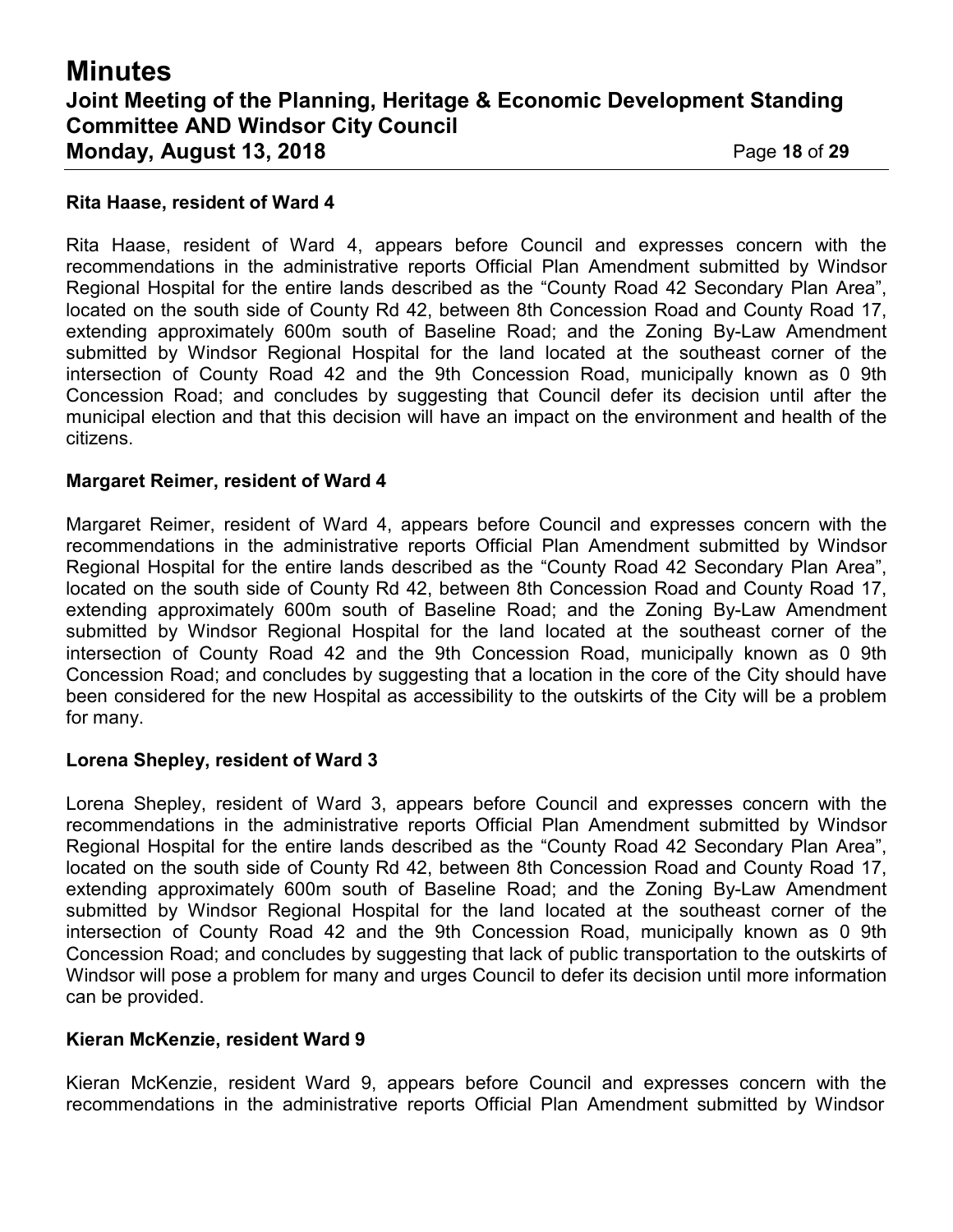## **Minutes Joint Meeting of the Planning, Heritage & Economic Development Standing Committee AND Windsor City Council Monday, August 13, 2018** Page **19** of **29**

Regional Hospital for the entire lands described as the "County Road 42 Secondary Plan Area", located on the south side of County Rd 42, between 8th Concession Road and County Road 17, extending approximately 600m south of Baseline Road; and the Zoning By-Law Amendment submitted by Windsor Regional Hospital for the land located at the southeast corner of the intersection of County Road 42 and the 9th Concession Road, municipally known as 0 9th Concession Road; and concludes by suggesting voting in favour of these applications will have lasting consequences on the entire City and urges Council to defer its decision and not repeat mistakes of the past.

#### **Karl Tanner, Dillon Consulting on behalf of Fanelli Real Estate Limited Partnership**

Karl Tanner, Dillon Consulting on behalf of Fanelli Real Estate Limited Partnership, appears before Council in support of the recommendations in the administrative reports Official Plan Amendment submitted by Windsor Regional Hospital for the entire lands described as the "County Road 42 Secondary Plan Area", located on the south side of County Rd 42, between 8th Concession Road and County Road 17, extending approximately 600m south of Baseline Road; and the Zoning By-Law Amendment submitted by Windsor Regional Hospital for the land located at the southeast corner of the intersection of County Road 42 and the 9th Concession Road, municipally known as 0 9th Concession Road; and requests a minor change to the proposed land use designation of the Subject Site identified in the Secondary Plan Land Use Plan, which is currently designated as Business Park Type 1 and Type 2 be designated as Business Park Type 2.

#### **Mary Bull, Solicitor representing Windsor Regional Hospital and Jim Dymant and Darryl Keller, Planning Consultants for MacNaughton Hermsen Britton Clarkson Planning Limited (MHBC)**

Mary Bull, Solicitor representing Windsor Regional Hospital and Jim Dymant and Darryl Keller, Planning Consultants for MacNaughton Hermsen Britton Clarkson Planning Limited (MHBC) appear before Council regarding the administrative reports Official Plan Amendment submitted by Windsor Regional Hospital for the entire lands described as the "County Road 42 Secondary Plan Area", located on the south side of County Rd 42, between 8th Concession Road and County Road 17, extending approximately 600m south of Baseline Road; and the Zoning By-Law Amendment submitted by Windsor Regional Hospital for the land located at the southeast corner of the intersection of County Road 42 and the 9th Concession Road, municipally known as 0 9th Concession Road; and provide a brief overview of their report outlining the extensive process and analysis of the comprehensive land needs study that was undertaken for the area.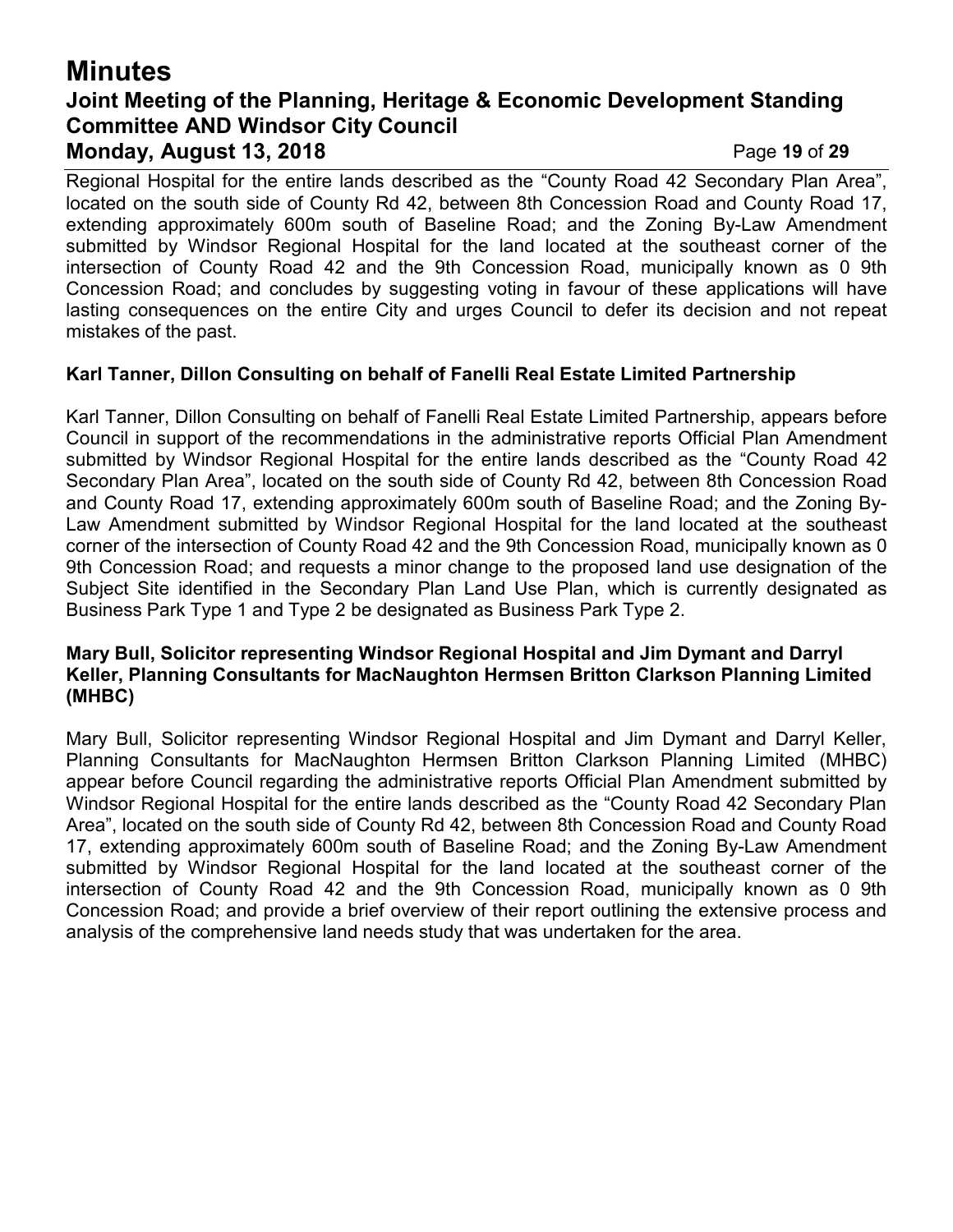# **Minutes**

**Joint Meeting of the Planning, Heritage & Economic Development Standing Committee AND Windsor City Council Monday, August 13, 2018** Page **20** of **29**

**9.1. OFFICIAL PLAN AMENDMENT submitted by Windsor Regional Hospital for the entire lands described as the "County Road 42 Secondary Plan Area", located on the south side of County Rd 42, between 8th Concession Road and County Road 17, extending approximately 600m south of Baseline Road: File No. OPA #120 (OPA/5417); Ward 9**

# **AND**

**9.2. ZONING BY-LAW AMENDMENT submitted by Windsor Regional Hospital for the land located at the southeast corner of the intersection of County Road 42 and the 9th Concession Road, municipally known as 0 9th Concession Road; File No. Z-007/18 (ZNG/5416); Ward 9**

Moved by: Councillor Holt Seconded by: Member Gyemi

That the report of the City Planner dated June 13, 2018 entitled OFFICIAL PLAN AMENDMENT submitted by Windsor Regional Hospital for the entire lands described as the "County Road 42 Secondary Plan Area", located on the south side of County Rd 42, between 8th Concession Road and County Road 17, extending approximately 600m south of Baseline Road File No. OPA #120 (OPA/5417); Ward 9 and that the report of the City Planner dated June 15, 2018 entitled "Zoning By-Law Amendment submitted by Windsor Regional Hospital for the land located at the southeast corner of the intersection of County Road 42 and the 9th Concession Road, municipally known as 0 9th Concession Road" BE REFERRED back to Administration until both a comprehensive residential intensification and redevelopment capacity analysis, as well as an impact analysis, are conducted to determine the impact of implementing Windsor Regional Hospital's re-development plan on Windsor's established settlement area.

The motion is **put** and is **lost**.

At the request of Councillor Holt, a recorded vote is taken.

Aye votes: Councillors Holt, Members Moore and Gyemi. Nay votes: Councillors Payne, Sleiman, Kusmierczyk and Member Bjarneson. Absent: None. Abstain: Councillor Marra.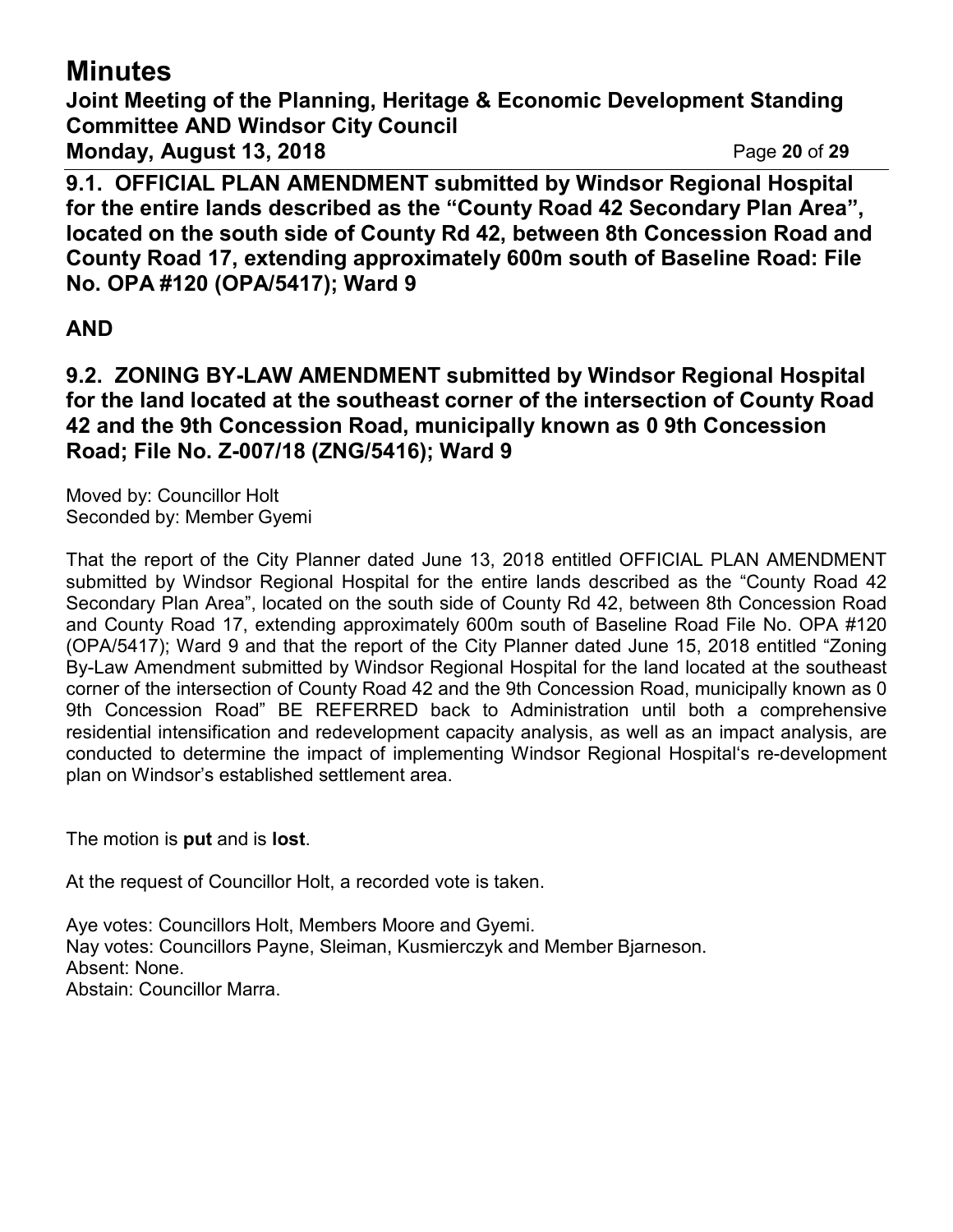# **Minutes Joint Meeting of the Planning, Heritage & Economic Development Standing Committee AND Windsor City Council Monday, August 13, 2018** Page **21** of **29**

Moved by: Councillor Payne Seconded by: Member Bjarneson

Decision Number: **PHED 599**

- I. That OPA#120 and associated Schedules B, D, F & H, as amended and attached as Appendices G & H hereto, **BE ADOPTED** to amend the City of Windsor Official Plan as follows:
	- (1) The Official Plan Volume 2: Secondary Plans & Special Policy Areas is amended to add "Chapter 8: County Road 42 Secondary Plan" and incorporate PARTS B & C (being the goals, objectives, policies, development plan implementation measures) and associated schedules of the County Road 42 Secondary Plan (attached as Appendices G & H);
	- (2) The lands within the County Road 42 Secondary Plan Area, situated on the south side of County Rd 42, between 8th Concession Road and County Road 17, extending approximately 600m south of Baseline Road, are designated as a 'Secondary Plan' on Schedule A: Planning Districts and Policy Areas in Volume 1 – The Primary Plan.
	- (3) The lands within the County Road 42 Secondary Plan Area, situated on the south side of County Rd 42, between 8th Concession Road and County Road 17, extending approximately 600m south of Baseline Road, are identified on Schedule D: Land Use Policies in Volume 1 – The Primary Plan as being OPA #120;
	- (4) Schedule J: Urban Structure Plan of the Official Plan Volume 1 is amended by identifying the land(s) at the southeast corner of the intersection of  $9<sup>th</sup>$  Concession Road and County Road 42, as a Regional Institutional Centre

Carried.

At the request of Councillor Holt, a recorded vote is taken.

Aye votes: Councillors Payne, Sleiman, Kusmierczyk and Member Bjarneson. Nay votes: Councillors Holt, Members Moore and Gyemi. Absent: None. Abstain: Councillor Marra.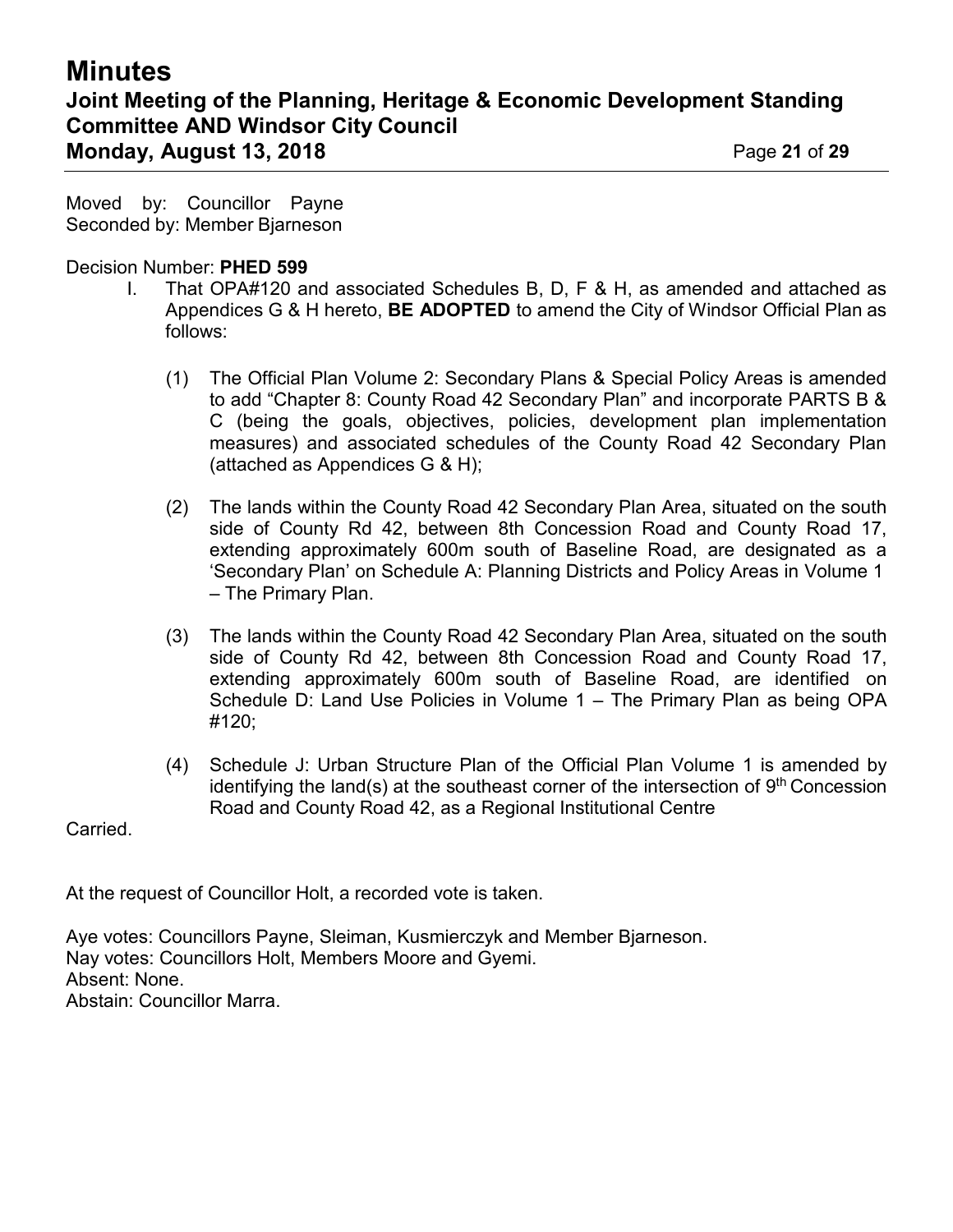Moved by: Councillor Payne Seconded by: Member Bjarneson

Decision Number: **PHED 600**

- I. That By-law 85-18 cited as the "Township of Sandwich Comprehensive Zoning By-law" **BE REPEALED** for the land located at the southeast corner of the intersection of 9th Concession Road and County Road 42, being Part of Lots 17 and 18, Concession 9, described as Part 3, RP 12R-26419;
- II. That, **SUBJECT TO** the adoption of OPA 120, an amendment to the Zoning By-law 8600 **BE APPROVED** to change the zoning of the land located at the southeast corner of the intersection of  $9<sup>th</sup>$  Concession Road and County Road 42, being Part of Lots 17 and 18, Concession 9, described as Part 3, RP 12R-26419, from Agricultural (A) Zoning By-law 85- 18 to Institutional District 1.2 Zoning By-law 8600 with a holding (H) prefix, so as to facilitate the construction of a hospital and any use accessory to a hospital, subject to the following additional, site-specific, regulation:
	- a. For a hospital building on the subject land, a maximum building height of 38m shall apply
- III. That the holding ('H') symbol **BE REMOVED** when the applicant/owner submits an application to remove the 'H' symbol and the following conditions are satisfied:
	- a. Availability of a **Master Servicing Report** for the County Road 42 Secondary Plan Area, containing conceptual design for sanitary sewers, municipal water and stormwater management infrastructure for the development in the subject area and also establishing the feasibility and projected costs for servicing the area in accordance with section 8.5.3.4 of OPA 120;
	- b. Availability of an updated **Flood Plain Mapping** specifically for the County Road 42 Secondary Plan Area;
	- c. **Transportation Impact Study**, to the satisfaction of the City Engineer;
	- d. **Site Plan Control Agreement** registered on title of the subject property;
	- e. **Functional Servicing Report** that is consistent with the Master Servicing report and provides a level of detail sufficient for inclusion in development agreements per section 8.5.3.5, OPA 120 and to the satisfaction to the City Engineer;
	- f. **Servicing Study -** The owner agrees at its own expense, to retain a Consulting Engineer to provide a detailed servicing report on the impact of the increased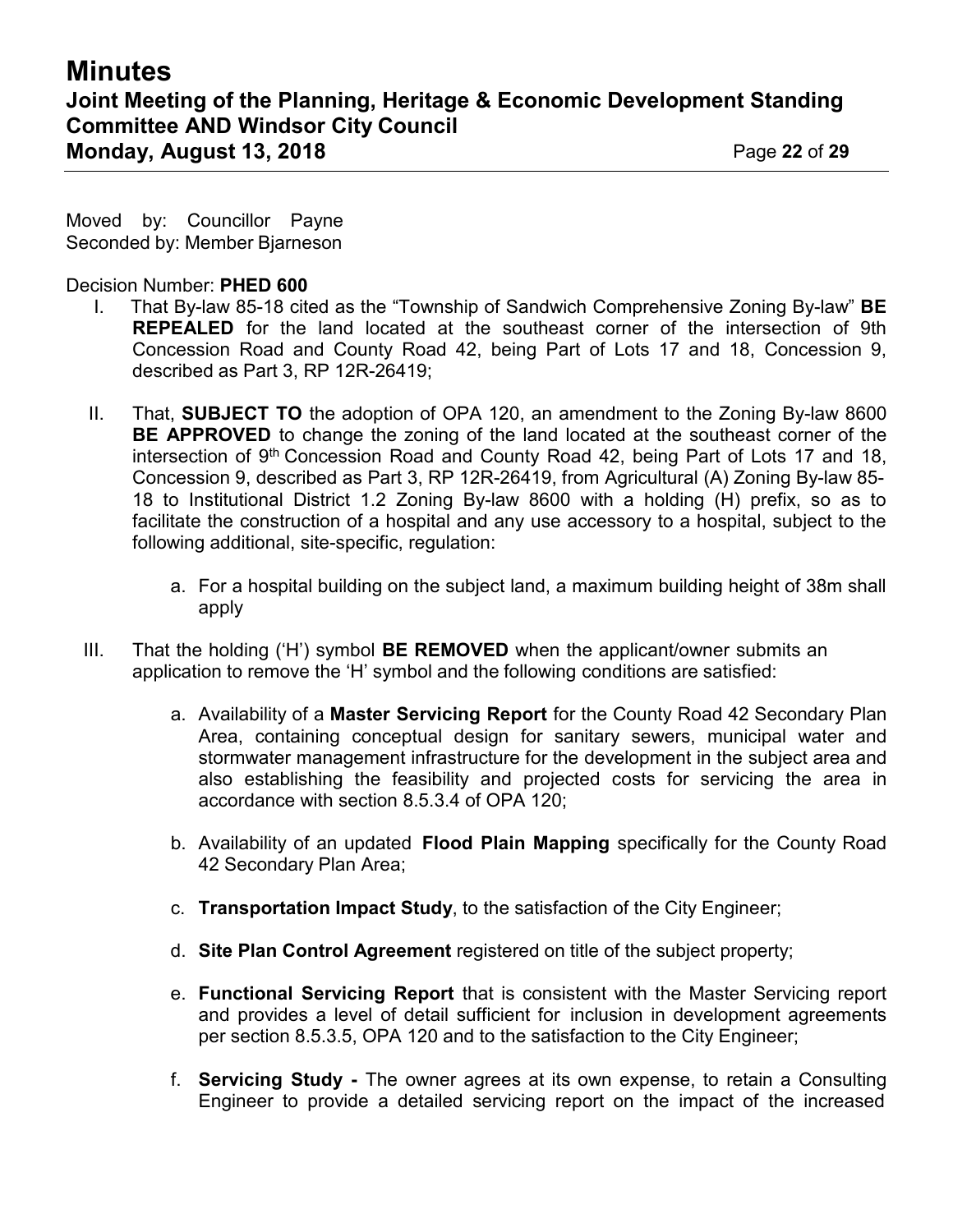# **Minutes Joint Meeting of the Planning, Heritage & Economic Development Standing Committee AND Windsor City Council Monday, August 13, 2018** Page **23** of **29**

demands on the existing municipal infrastructure (sewers, drainage and highways) satisfactory in content to the City Engineer. The study shall review the impacts and recommend mitigating measures. Any stormwater management solutions that are interim in nature must be phased approaches to the permanent solution consistent with the Upper Little River Master Plan Environmental Assessment.

- g. **Servicing Agreement –** The owner shall enter into a servicing agreement with the Corporation, this agreement will include all relevant matters set out in CR 233/98 (Standard Servicing Agreement) and require the owner to supply, construct and install all work identified in the servicing study at its own expense, in accordance with the manner, location and design to be approved by the City Engineer; and the following provisions shall be included in the servicing agreement:
	- (i) That the developer undertake an engineering analysis to identify stormwater quality and quantity measures as necessary to control any increases in flows in downstream watercourse, up to and including 1:100 year design storm, to the satisfaction of the City Engineer and the Essex Region Conservation Authority;
	- (ii) That the owner agrees to install stormwater management measures identified in the engineering analysis above, as part of the development of the site, to the satisfaction of the City Engineer and the Essex Region Conservation Authority;
	- (iii) That the owner shall agree to install sidewalks at the owner's expense, or contribute toward future construction, along the south side of County Road 42, to the satisfaction of the City Engineer; and
	- (iv) That the owner shall agree to prohibit the use of netting type erosion control measures for projects over drains and rivers and agree to use alternative product such as Curlex Netfree® blanket or riprap over geotextile fabric for erosion control to prevent entanglement of Eastern Foxsnake at these locations.

Carried.

At the request of Councillor Holt, a recorded vote is taken.

Aye votes: Councillors Payne, Sleiman, Kusmierczyk and Member Bjarneson. Nay votes: Councillors Holt, Members Moore and Gyemi. Absent: None. Abstain: Councillor Marra.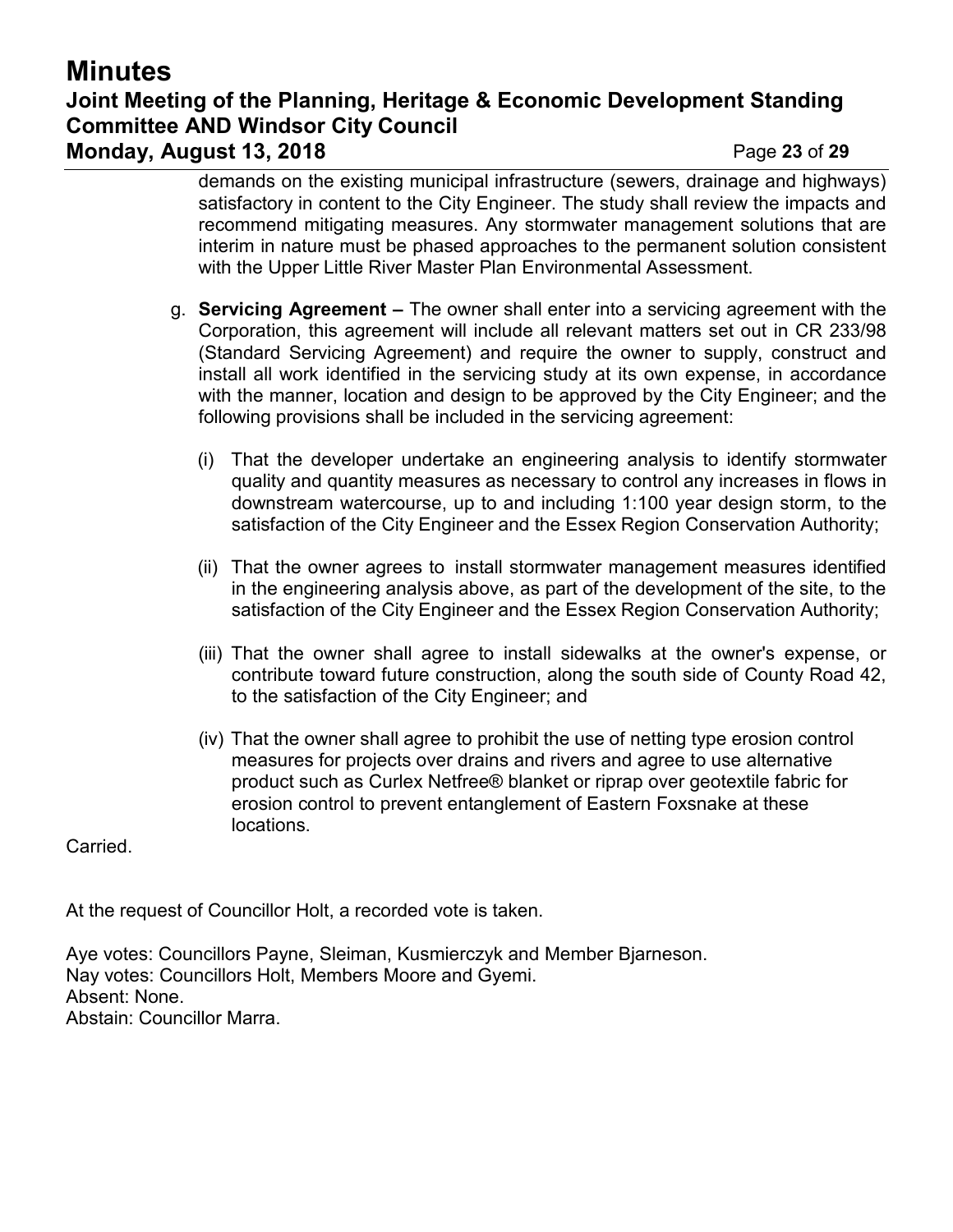Moved by: Councillor Payne Seconded by: Councillor Gignac

Decision Number: CR439/2018

- I. That OPA#120 and associated Schedules B, D, F & H, as amended and attached as Appendices G & H hereto, **BE ADOPTED** to amend the City of Windsor Official Plan as follows:
	- (1) The Official Plan Volume 2: Secondary Plans & Special Policy Areas is amended to add "Chapter 8: County Road 42 Secondary Plan" and incorporate PARTS B & C (being the goals, objectives, policies, development plan implementation measures) and associated schedules of the County Road 42 Secondary Plan (attached as Appendices G & H);
	- (2) The lands within the County Road 42 Secondary Plan Area, situated on the south side of County Rd 42, between 8th Concession Road and County Road 17, extending approximately 600m south of Baseline Road, are designated as a 'Secondary Plan' on Schedule A: Planning Districts and Policy Areas in Volume 1 – The Primary Plan.
	- (3) The lands within the County Road 42 Secondary Plan Area, situated on the south side of County Rd 42, between 8th Concession Road and County Road 17, extending approximately 600m south of Baseline Road, are identified on Schedule D: Land Use Policies in Volume 1 – The Primary Plan as being OPA #120;
	- (4) Schedule J: Urban Structure Plan of the Official Plan Volume 1 is amended by identifying the land(s) at the southeast corner of the intersection of  $9<sup>th</sup>$  Concession Road and County Road 42, as a Regional Institutional Centre

Carried.

At the request of Councillor Gignac, a recorded vote is taken.

Aye votes: Councillors Kusmierczyk, Francis, Payne, Elliott, Sleiman, Borrelli, Gignac and Mayor Dilkens.

Nay votes: Councillors Bortolin and Holt.

Absent: None.

Abstain: Councillor Marra.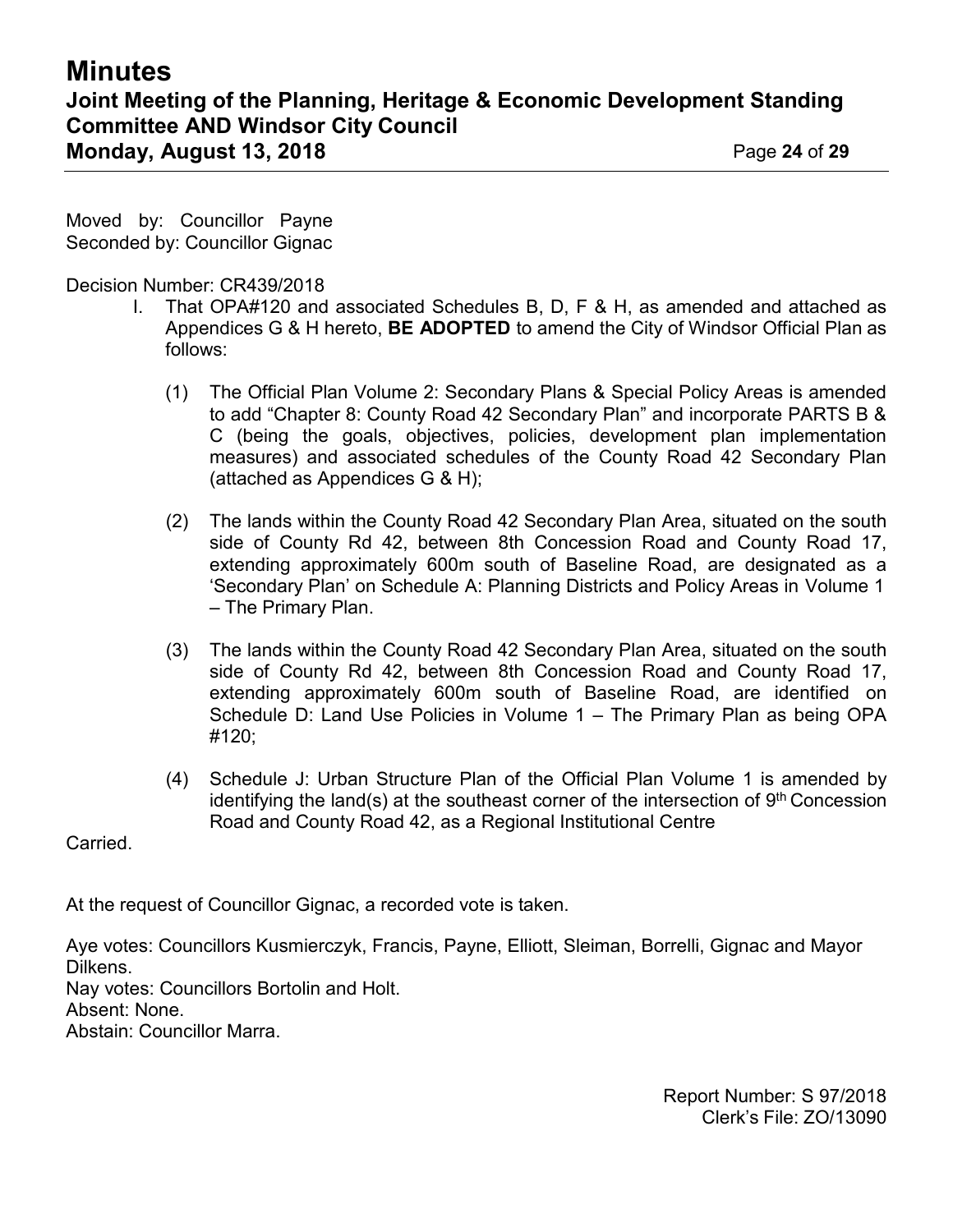Moved by: Councillor Payne Seconded by: Councillor Gignac

Decision Number: CR440/2018

- I. That By-law 85-18 cited as the "Township of Sandwich Comprehensive Zoning By-law" **BE REPEALED** for the land located at the southeast corner of the intersection of 9th Concession Road and County Road 42, being Part of Lots 17 and 18, Concession 9, described as Part 3, RP 12R-26419;
- II. That, **SUBJECT TO** the adoption of OPA 120, an amendment to the Zoning By-law 8600 **BE APPROVED** to change the zoning of the land located at the southeast corner of the intersection of 9th Concession Road and County Road 42, being Part of Lots 17 and 18, Concession 9, described as Part 3, RP 12R-26419, from Agricultural (A) Zoning By-law 85- 18 to Institutional District 1.2 Zoning By-law 8600 with a holding (H) prefix, so as to facilitate the construction of a hospital and any use accessory to a hospital, subject to the following additional, site-specific, regulation:
	- a. For a hospital building on the subject land, a maximum building height of 38m shall apply
- III. That the holding ('H') symbol **BE REMOVED** when the applicant/owner submits an application to remove the 'H' symbol and the following conditions are satisfied:
	- a. Availability of a **Master Servicing Report** for the County Road 42 Secondary Plan Area, containing conceptual design for sanitary sewers, municipal water and stormwater management infrastructure for the development in the subject area and also establishing the feasibility and projected costs for servicing the area in accordance with section 8.5.3.4 of OPA 120;
	- b. Availability of an updated **Flood Plain Mapping** specifically for the County Road 42 Secondary Plan Area;
	- c. **Transportation Impact Study**, to the satisfaction of the City Engineer;
	- d. **Site Plan Control Agreement** registered on title of the subject property;
	- e. **Functional Servicing Report** that is consistent with the Master Servicing report and provides a level of detail sufficient for inclusion in development agreements per section 8.5.3.5, OPA 120 and to the satisfaction to the City Engineer;
	- f. **Servicing Study -** The owner agrees at its own expense, to retain a Consulting Engineer to provide a detailed servicing report on the impact of the increased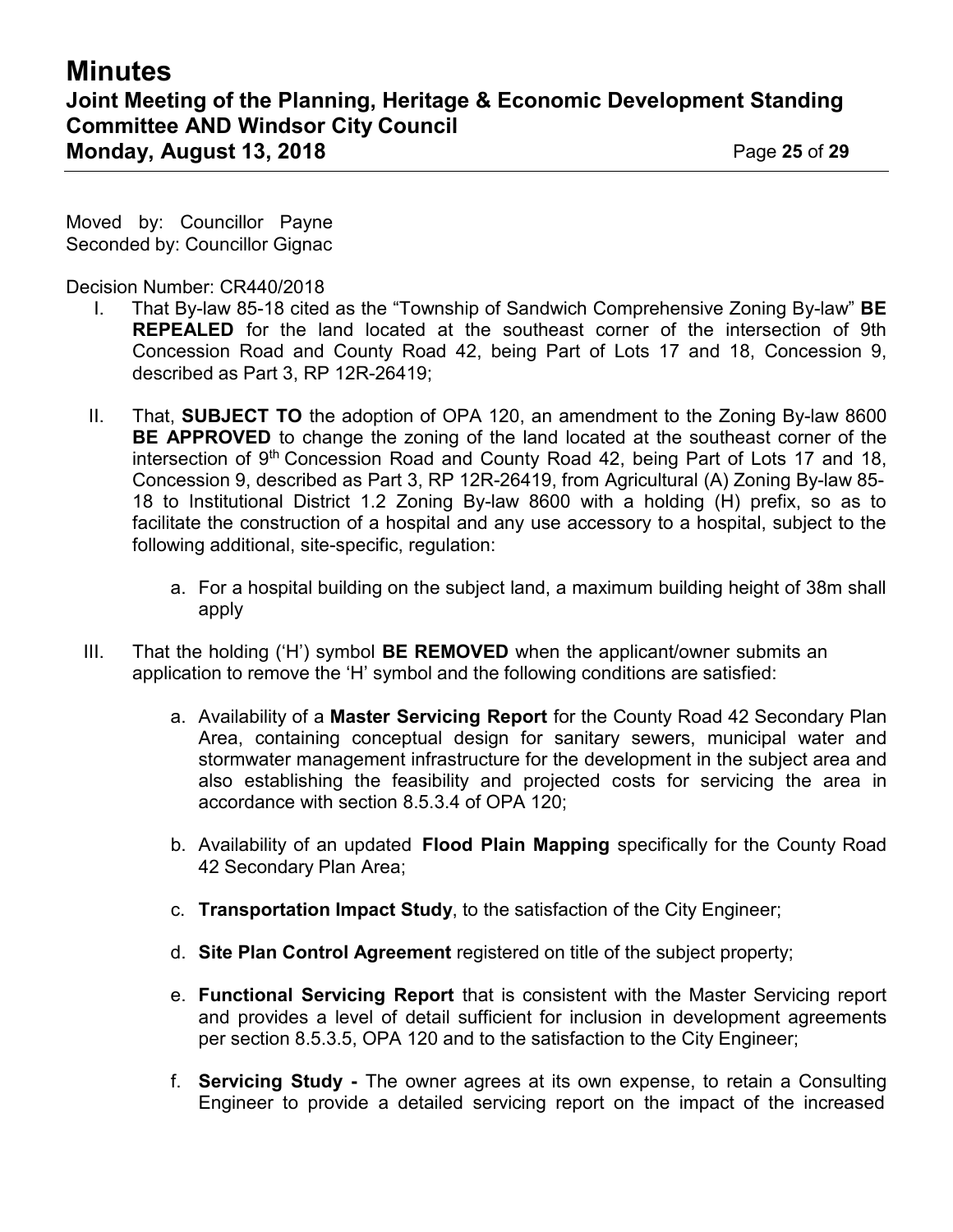# **Minutes Joint Meeting of the Planning, Heritage & Economic Development Standing Committee AND Windsor City Council Monday, August 13, 2018** Page **26** of **29**

demands on the existing municipal infrastructure (sewers, drainage and highways) satisfactory in content to the City Engineer. The study shall review the impacts and recommend mitigating measures. Any stormwater management solutions that are interim in nature must be phased approaches to the permanent solution consistent with the Upper Little River Master Plan Environmental Assessment.

- g. **Servicing Agreement –** The owner shall enter into a servicing agreement with the Corporation, this agreement will include all relevant matters set out in CR 233/98 (Standard Servicing Agreement) and require the owner to supply, construct and install all work identified in the servicing study at its own expense, in accordance with the manner, location and design to be approved by the City Engineer; and the following provisions shall be included in the servicing agreement:
	- (i) That the developer undertake an engineering analysis to identify stormwater quality and quantity measures as necessary to control any increases in flows in downstream watercourse, up to and including 1:100 year design storm, to the satisfaction of the City Engineer and the Essex Region Conservation Authority;
	- (ii) That the owner agrees to install stormwater management measures identified in the engineering analysis above, as part of the development of the site, to the satisfaction of the City Engineer and the Essex Region Conservation Authority;
	- (iii) That the owner shall agree to install sidewalks at the owner's expense, or contribute toward future construction, along the south side of County Road 42, to the satisfaction of the City Engineer; and
	- (iv) That the owner shall agree to prohibit the use of netting type erosion control measures for projects over drains and rivers and agree to use alternative product such as Curlex Netfree® blanket or riprap over geotextile fabric for erosion control to prevent entanglement of Eastern Foxsnake at these locations.

Carried.

At the request of Councillor Gignac, a recorded vote is taken.

Aye votes: Councillors Kusmierczyk, Francis, Payne, Elliott, Sleiman, Borrelli, Gignac and Mayor Dilkens.

Nay votes: Councillors Bortolin and Holt.

Absent: None.

Abstain: Councillor Marra.

Report Number: S 98/2018 Clerk's File:ZB/13089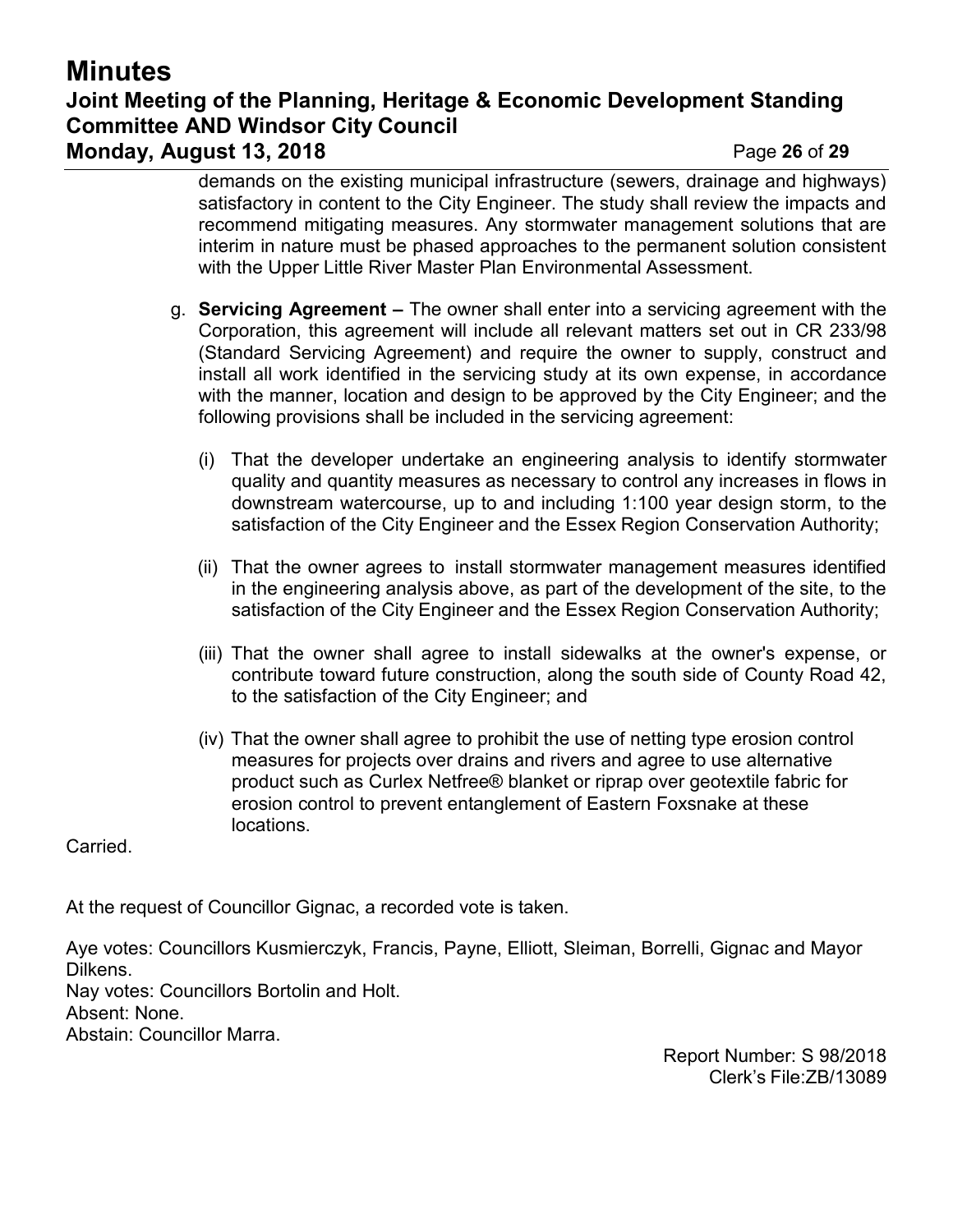## **9. REGULAR BUSINESS ITEMS**

Nil.

# **10. BY-LAW (First and Second Readings)**

Moved by: Councillor Sleiman Seconded by: Councillor Payne

That the following By-law No. 113-2018 be introduced and read a first and second time:

**113-2018** "A BY-LAW TO CONFIRM PROCEEDINGS OF THE SPECIAL MEETING OF COUNCIL OF THE CORPORATION OF THE CITY OF WINDSOR AT ITS MEETING HELD ON THE THIRTEENTH DAY OF AUGUST, 2018" **Carried** 

# **11. MOVE BACK INTO FORMAL SESSION**

Moved by: Councillor Francis Seconded by: Councillor Elliott

That the Committee of the Whole does now rise and report to Council respecting the business items considered by the Committee:

- 1) Consent Agenda (as presented)
- 2) Items Deferred Items Referred
- 3) Consideration of the Balance of Business Items (as presented)
- 4) By-law given first and second readings (as presented)

# **Carried**

### **12. THIRD AND FINAL READING OF THE BY-LAW**

Moved by: Councillor Gignac Seconded by: Councillor Francis

That the following By-law No. 113-2018, having been read a first and second time be now read a third time and finally passed and that the Mayor and Clerk **BE AUTHORIZED** to sign and seal the same notwithstanding any contrary provision of the Council. Carried.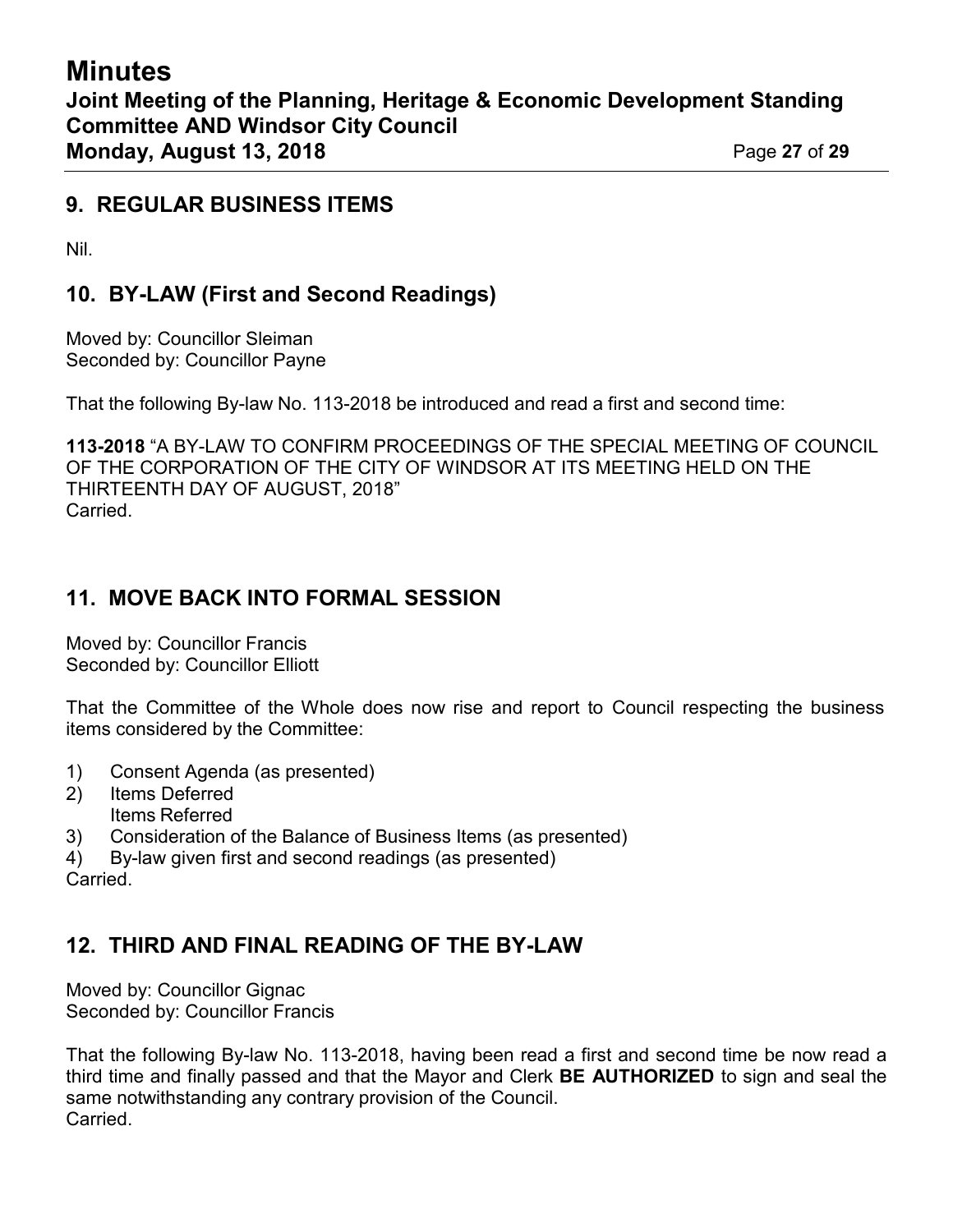## **13. ADJOURNMENT**

Moved by: Councillor Holt Seconded by: Member Moore

There being no further business the meeting of the Planning, Heritage and Economic Development Standing Committee is adjourned at 2:42 o'clock a.m.

Moved by: Councillor Francis Seconded by: Councillor Sleiman

That this Council meeting stand adjourned until the next regular meeting of Council or at the call of the Mayor. Carried.

Accordingly, the meeting is adjourned at 2:42 o'clock a.m.

Mayor

**City Clerk**